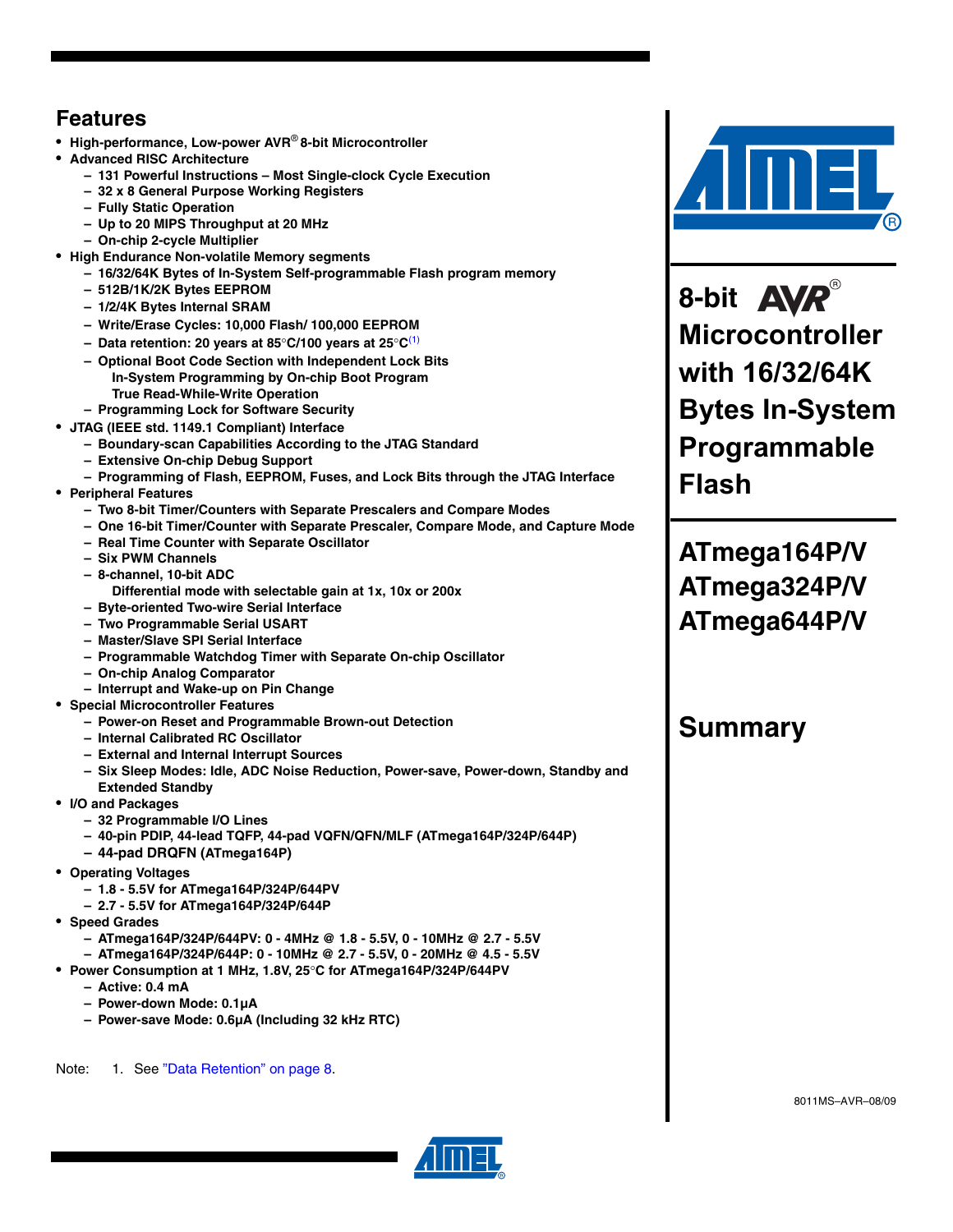

## **1. Pin Configurations**

## **1.1 Pinout - PDIP/TQFP/VQFN/QFN/MLF**





Note: The large center pad underneath the VQFN/QFN/MLF package should be soldered to ground on the board to ensure good mechanical stability.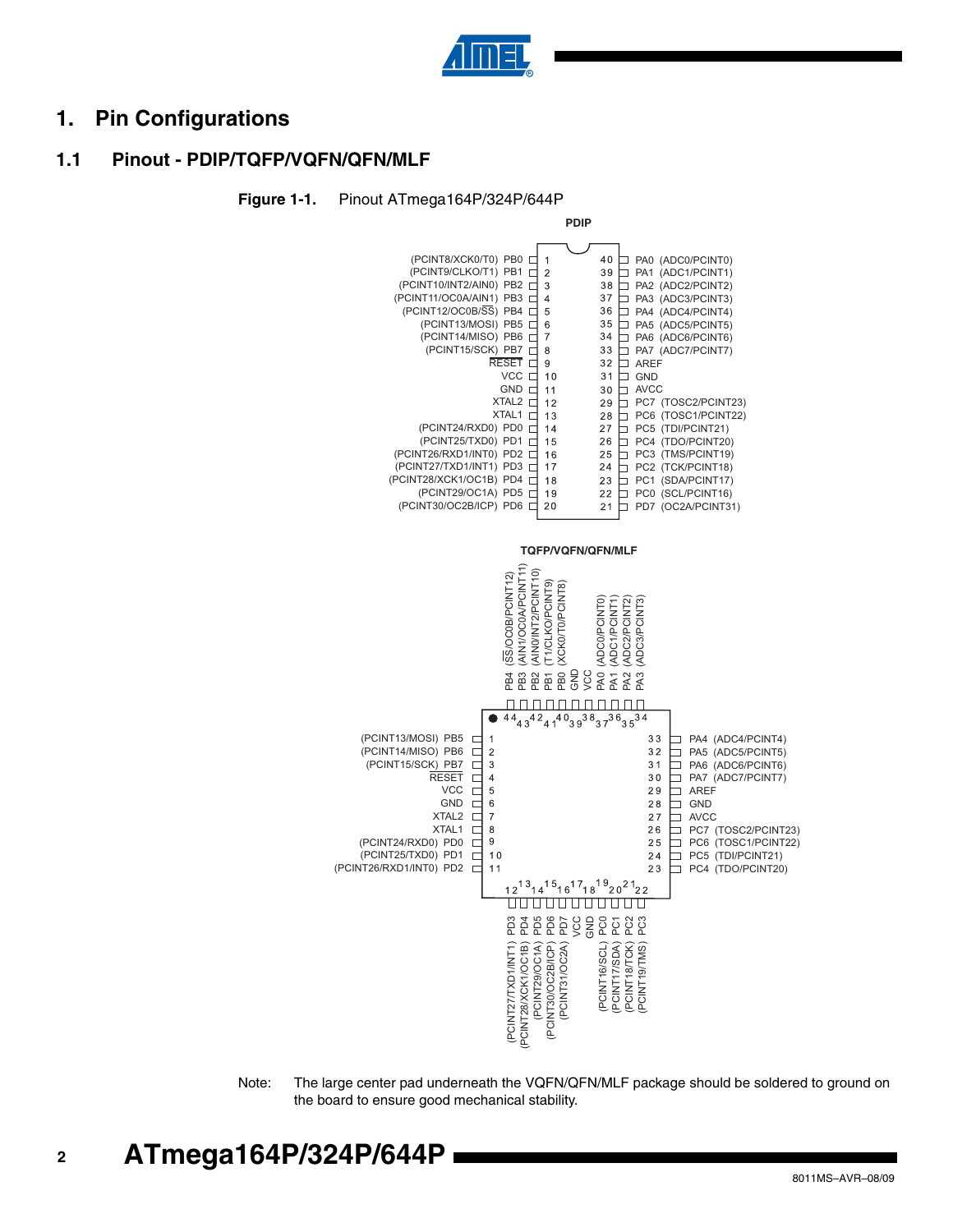## **1.2 Pinout - DRQFN**



**Figure 1-2.** DRQFN - Pinout ATmega164P

| Table 1-1. |  | DRQFN - Pinout ATmega164P/324P |
|------------|--|--------------------------------|
|            |  |                                |

|                |                             |                 | $\check{ }$     |                 |                 |                 |                 |
|----------------|-----------------------------|-----------------|-----------------|-----------------|-----------------|-----------------|-----------------|
| A1             | PB <sub>5</sub>             | <b>A7</b>       | PD <sub>3</sub> | A <sub>13</sub> | PC <sub>4</sub> | A <sub>19</sub> | PA <sub>3</sub> |
| <b>B1</b>      | PB <sub>6</sub>             | <b>B6</b>       | PD <sub>4</sub> | <b>B11</b>      | PC <sub>5</sub> | <b>B16</b>      | PA <sub>2</sub> |
| A <sub>2</sub> | PB <sub>7</sub>             | A8              | PD <sub>5</sub> | A14             | PC <sub>6</sub> | A20             | PA <sub>1</sub> |
| <b>B2</b>      | <b>RESET</b>                | <b>B7</b>       | PD <sub>6</sub> | <b>B12</b>      | PC7             | <b>B17</b>      | PA <sub>0</sub> |
| A <sub>3</sub> | <b>VCC</b>                  | A <sub>9</sub>  | PD7             | A15             | <b>AVCC</b>     | A21             | <b>VCC</b>      |
| <b>B3</b>      | <b>GND</b>                  | <b>B8</b>       | <b>VCC</b>      | <b>B13</b>      | <b>GND</b>      | <b>B18</b>      | <b>GND</b>      |
| A4             | XTAL <sub>2</sub>           | A <sub>10</sub> | <b>GND</b>      | A16             | <b>AREF</b>     | A22             | PB <sub>0</sub> |
| <b>B4</b>      | XTAL <sub>1</sub>           | <b>B9</b>       | PC <sub>0</sub> | <b>B14</b>      | PA7             | <b>B19</b>      | PB <sub>1</sub> |
| <b>A5</b>      | P <sub>D</sub> <sub>0</sub> | A11             | PC <sub>1</sub> | A17             | PA <sub>6</sub> | A <sub>23</sub> | PB <sub>2</sub> |
| <b>B5</b>      | PD <sub>1</sub>             | <b>B10</b>      | PC <sub>2</sub> | <b>B15</b>      | PA <sub>5</sub> | <b>B20</b>      | PB <sub>3</sub> |
| A6             | PD <sub>2</sub>             | A12             | PC <sub>3</sub> | A18             | PA <sub>4</sub> | A24             | PB <sub>4</sub> |

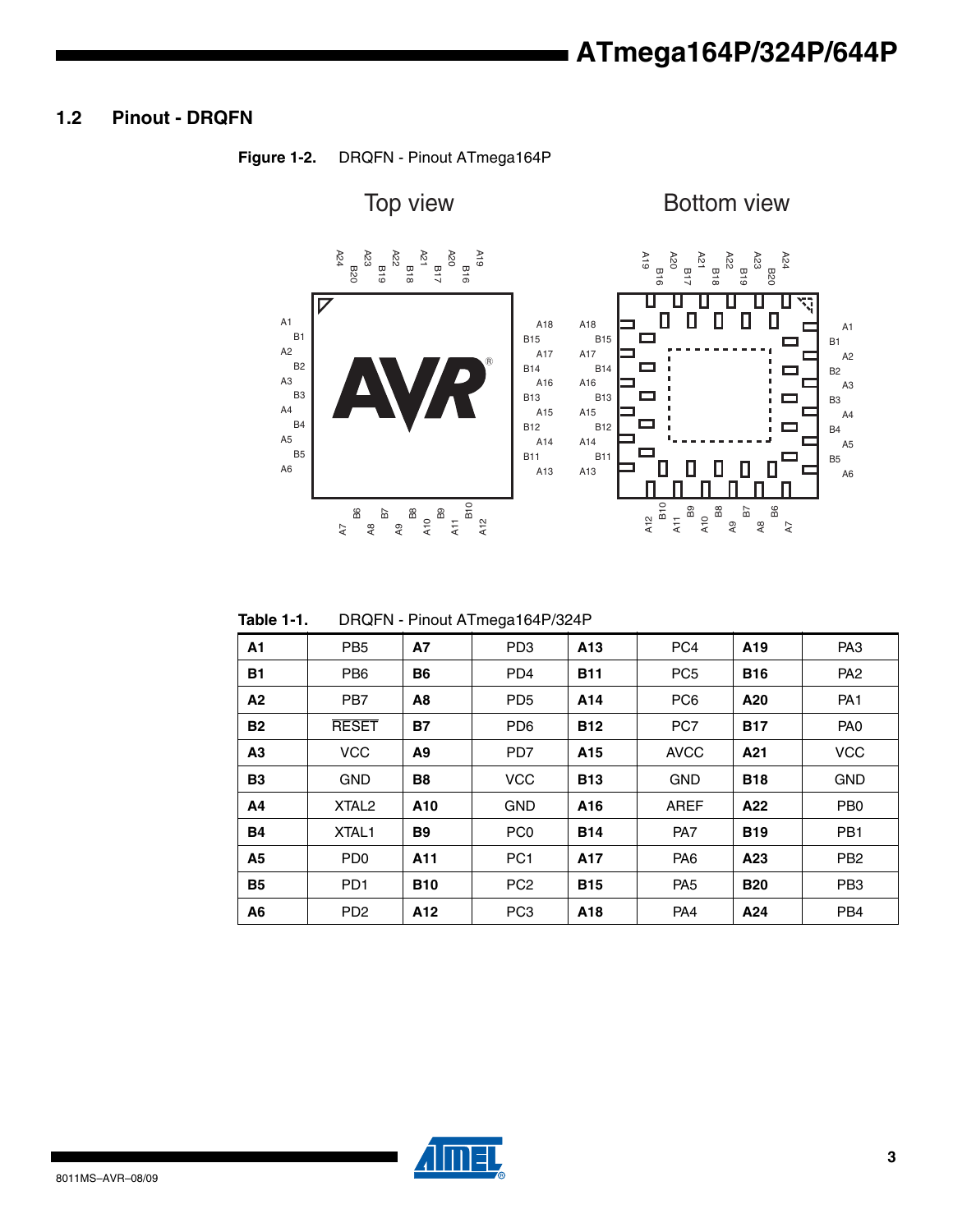

## **2. Overview**

The ATmega164P/324P/644P is a low-power CMOS 8-bit microcontroller based on the AVR enhanced RISC architecture. By executing powerful instructions in a single clock cycle, the ATmega164P/324P/644P achieves throughputs approaching 1 MIPS per MHz allowing the system designer to optimize power consumption versus processing speed.

## **2.1 Block Diagram**

#### **Figure 2-1.** Block Diagram



The AVR core combines a rich instruction set with 32 general purpose working registers. All the 32 registers are directly connected to the Arithmetic Logic Unit (ALU), allowing two independent registers to be accessed in one single instruction executed in one clock cycle. The resulting architecture is more code efficient while achieving throughputs up to ten times faster than conventional CISC microcontrollers.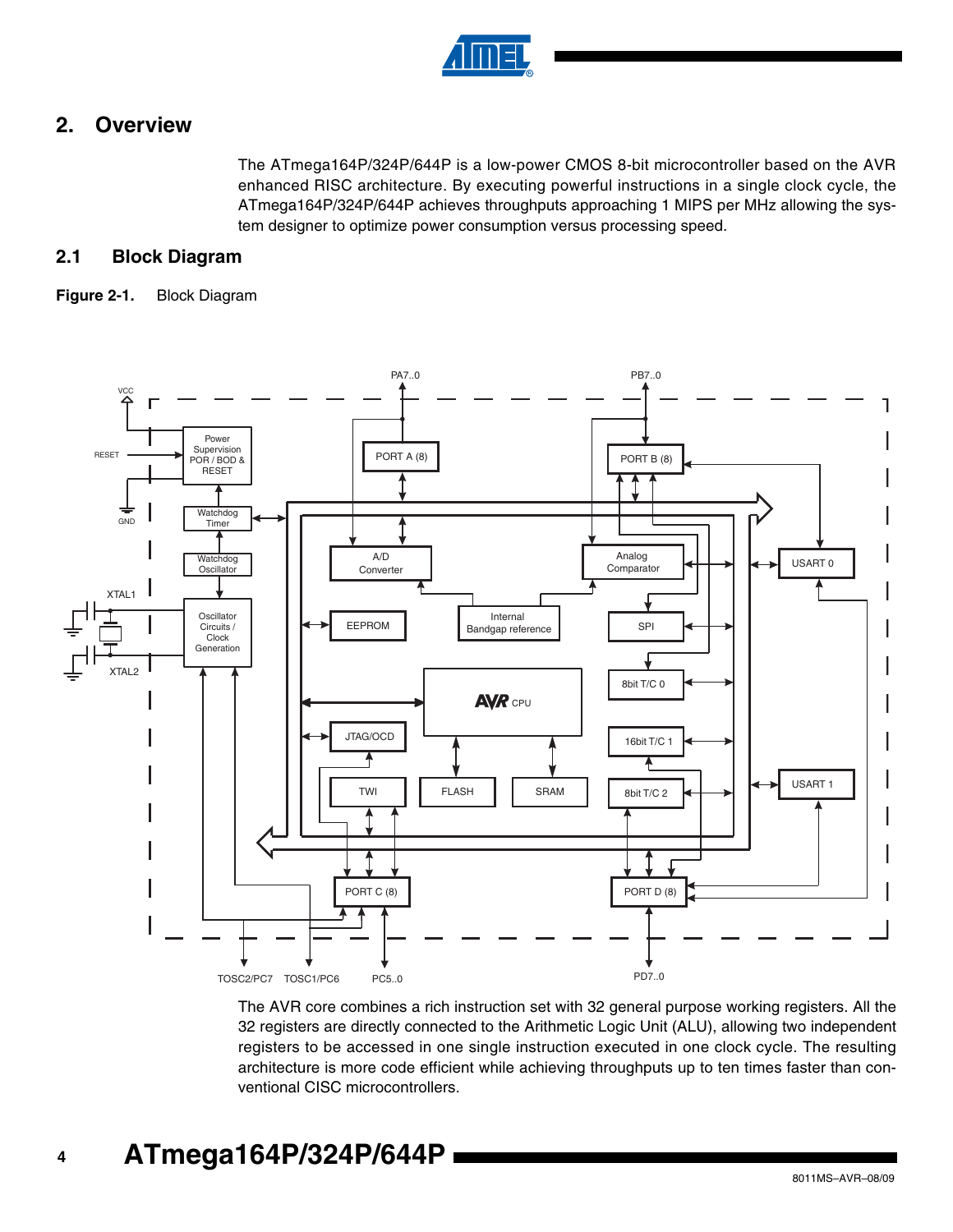The ATmega164P/324P/644P provides the following features: 16/32/64K bytes of In-System Programmable Flash with Read-While-Write capabilities, 512B/1K/2K bytes EEPROM, 1/2/4K bytes SRAM, 32 general purpose I/O lines, 32 general purpose working registers, Real Time Counter (RTC), three flexible Timer/Counters with compare modes and PWM, 2 USARTs, a byte oriented 2-wire Serial Interface, a 8-channel, 10-bit ADC with optional differential input stage with programmable gain, programmable Watchdog Timer with Internal Oscillator, an SPI serial port, IEEE std. 1149.1 compliant JTAG test interface, also used for accessing the On-chip Debug system and programming and six software selectable power saving modes. The Idle mode stops the CPU while allowing the SRAM, Timer/Counters, SPI port, and interrupt system to continue functioning. The Power-down mode saves the register contents but freezes the Oscillator, disabling all other chip functions until the next interrupt or Hardware Reset. In Powersave mode, the asynchronous timer continues to run, allowing the user to maintain a timer base while the rest of the device is sleeping. The ADC Noise Reduction mode stops the CPU and all I/O modules except Asynchronous Timer and ADC, to minimize switching noise during ADC conversions. In Standby mode, the Crystal/Resonator Oscillator is running while the rest of the device is sleeping. This allows very fast start-up combined with low power consumption. In Extended Standby mode, both the main Oscillator and the Asynchronous Timer continue to run.

The device is manufactured using Atmel's high-density nonvolatile memory technology. The Onchip ISP Flash allows the program memory to be reprogrammed in-system through an SPI serial interface, by a conventional nonvolatile memory programmer, or by an On-chip Boot program running on the AVR core. The boot program can use any interface to download the application program in the application Flash memory. Software in the Boot Flash section will continue to run while the Application Flash section is updated, providing true Read-While-Write operation. By combining an 8-bit RISC CPU with In-System Self-Programmable Flash on a monolithic chip, the Atmel ATmega164P/324P/644P is a powerful microcontroller that provides a highly flexible and cost effective solution to many embedded control applications.

The ATmega164P/324P/644P AVR is supported with a full suite of program and system development tools including: C compilers, macro assemblers, program debugger/simulators, in-circuit emulators, and evaluation kits.

## **2.2 Comparison Between ATmega164P, ATmega324P and ATmega644P**

| <b>Device</b> | Flash    | <b>EEPROM</b> | <b>RAM</b> |
|---------------|----------|---------------|------------|
| ATmega164P    | 16 Kbyte | 512 Bytes     | 1 Kbyte    |
| ATmega324P    | 32 Kbyte | 1 Kbyte       | 2 Kbyte    |
| ATmega644P    | 64 Kbyte | 2 Kbyte       | 4 Kbyte    |

**Table 2-1.** Differences between ATmega164P and ATmega644P

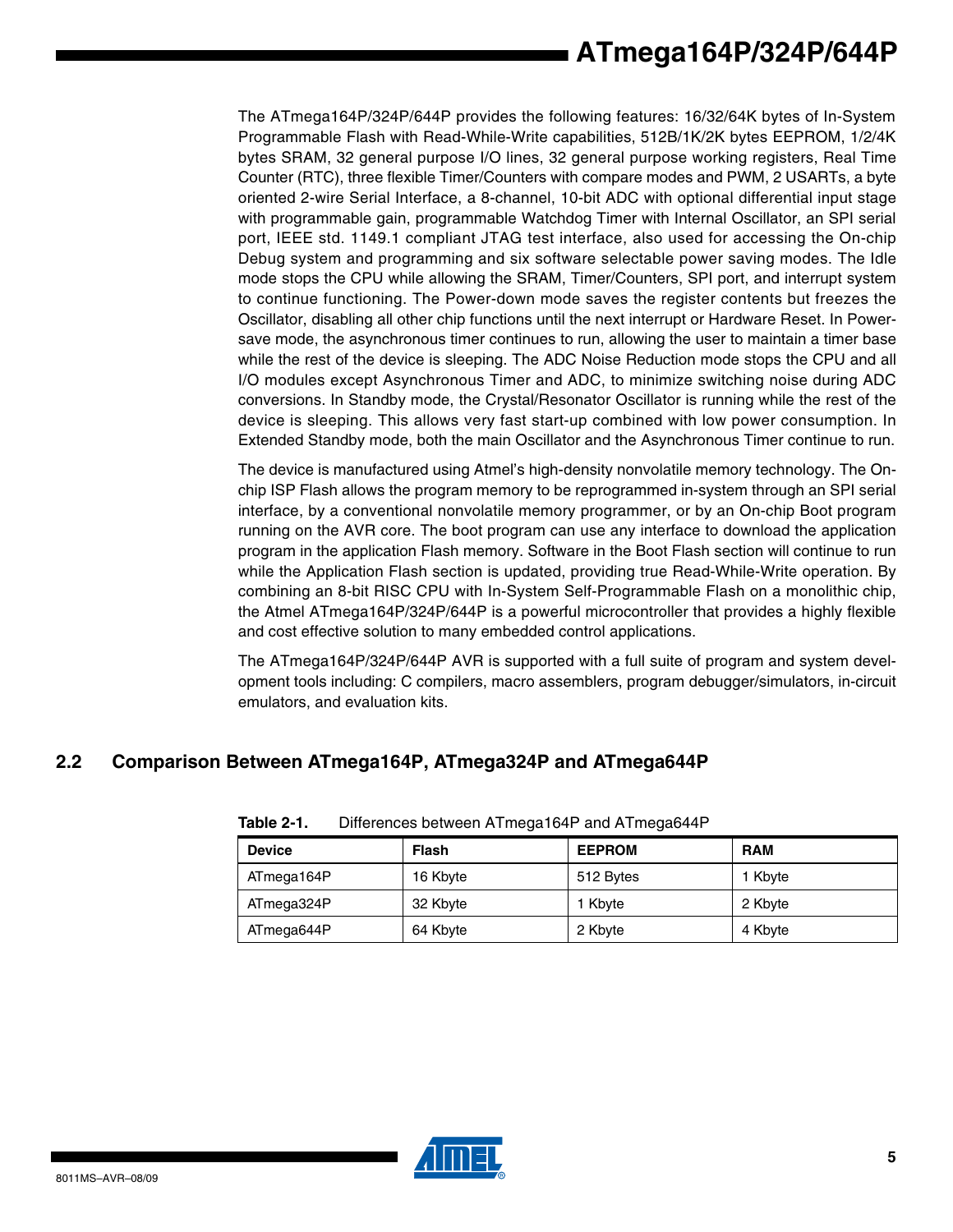

#### **2.3 Pin Descriptions**

**2.3.1 VCC**

Digital supply voltage.

**2.3.2 GND**

Ground.

#### **2.3.3 Port A (PA7:PA0)**

Port A serves as analog inputs to the Analog-to-digital Converter.

Port A also serves as an 8-bit bi-directional I/O port with internal pull-up resistors (selected for each bit). The Port A output buffers have symmetrical drive characteristics with both high sink and source capability. As inputs, Port A pins that are externally pulled low will source current if the pull-up resistors are activated. The Port A pins are tri-stated when a reset condition becomes active, even if the clock is not running.

Port A also serves the functions of various special features of the ATmega164P/324P/644P as listed on page 81.

#### **2.3.4 Port B (PB7:PB0)**

Port B is an 8-bit bi-directional I/O port with internal pull-up resistors (selected for each bit). The Port B output buffers have symmetrical drive characteristics with both high sink and source capability. As inputs, Port B pins that are externally pulled low will source current if the pull-up resistors are activated. The Port B pins are tri-stated when a reset condition becomes active, even if the clock is not running.

Port B also serves the functions of various special features of the ATmega164P/324P/644P as listed on page 83.

#### **2.3.5 Port C (PC7:PC0)**

Port C is an 8-bit bi-directional I/O port with internal pull-up resistors (selected for each bit). The Port C output buffers have symmetrical drive characteristics with both high sink and source capability. As inputs, Port C pins that are externally pulled low will source current if the pull-up resistors are activated. The Port C pins are tri-stated when a reset condition becomes active, even if the clock is not running.

Port C also serves the functions of the JTAG interface, along with special features of the ATmega164P/324P/644P as listed on page 86.

#### **2.3.6 Port D (PD7:PD0)**

Port D is an 8-bit bi-directional I/O port with internal pull-up resistors (selected for each bit). The Port D output buffers have symmetrical drive characteristics with both high sink and source capability. As inputs, Port D pins that are externally pulled low will source current if the pull-up resistors are activated. The Port D pins are tri-stated when a reset condition becomes active, even if the clock is not running.

Port D also serves the functions of various special features of the ATmega164P/324P/644P as listed on page 88.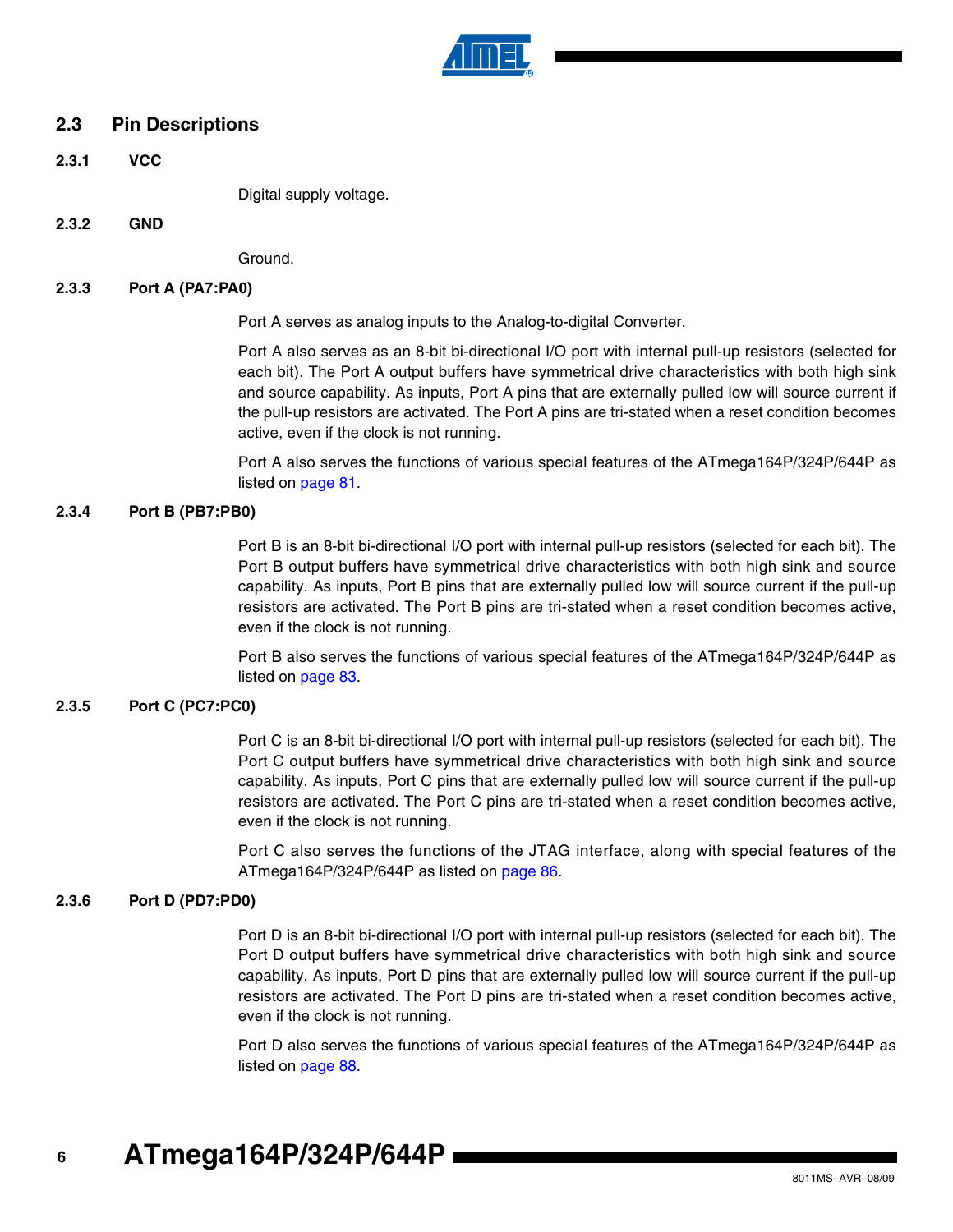| 2.3.7  | <b>RESET</b>      |                                                                                                                                                                                                                                                                                           |
|--------|-------------------|-------------------------------------------------------------------------------------------------------------------------------------------------------------------------------------------------------------------------------------------------------------------------------------------|
|        |                   | Reset input. A low level on this pin for longer than the minimum pulse length will generate a<br>reset, even if the clock is not running. The minimum pulse length is given in "System and Reset"<br>Characteristics" on page 332. Shorter pulses are not guaranteed to generate a reset. |
| 2.3.8  | <b>XTAL1</b>      |                                                                                                                                                                                                                                                                                           |
|        |                   | Input to the inverting Oscillator amplifier and input to the internal clock operating circuit.                                                                                                                                                                                            |
| 2.3.9  | XTAL <sub>2</sub> |                                                                                                                                                                                                                                                                                           |
|        |                   | Output from the inverting Oscillator amplifier.                                                                                                                                                                                                                                           |
| 2.3.10 | <b>AVCC</b>       |                                                                                                                                                                                                                                                                                           |
|        |                   | AVCC is the supply voltage pin for Port A and the Analog-to-digital Converter. It should be exter-<br>nally connected to $V_{CC}$ , even if the ADC is not used. If the ADC is used, it should be connected<br>to $V_{CC}$ through a low-pass filter.                                     |
| 2.3.11 | <b>AREF</b>       |                                                                                                                                                                                                                                                                                           |
|        |                   | This is the analog reference pin for the Analog-to-digital Converter.                                                                                                                                                                                                                     |



 $\mathbf{r}$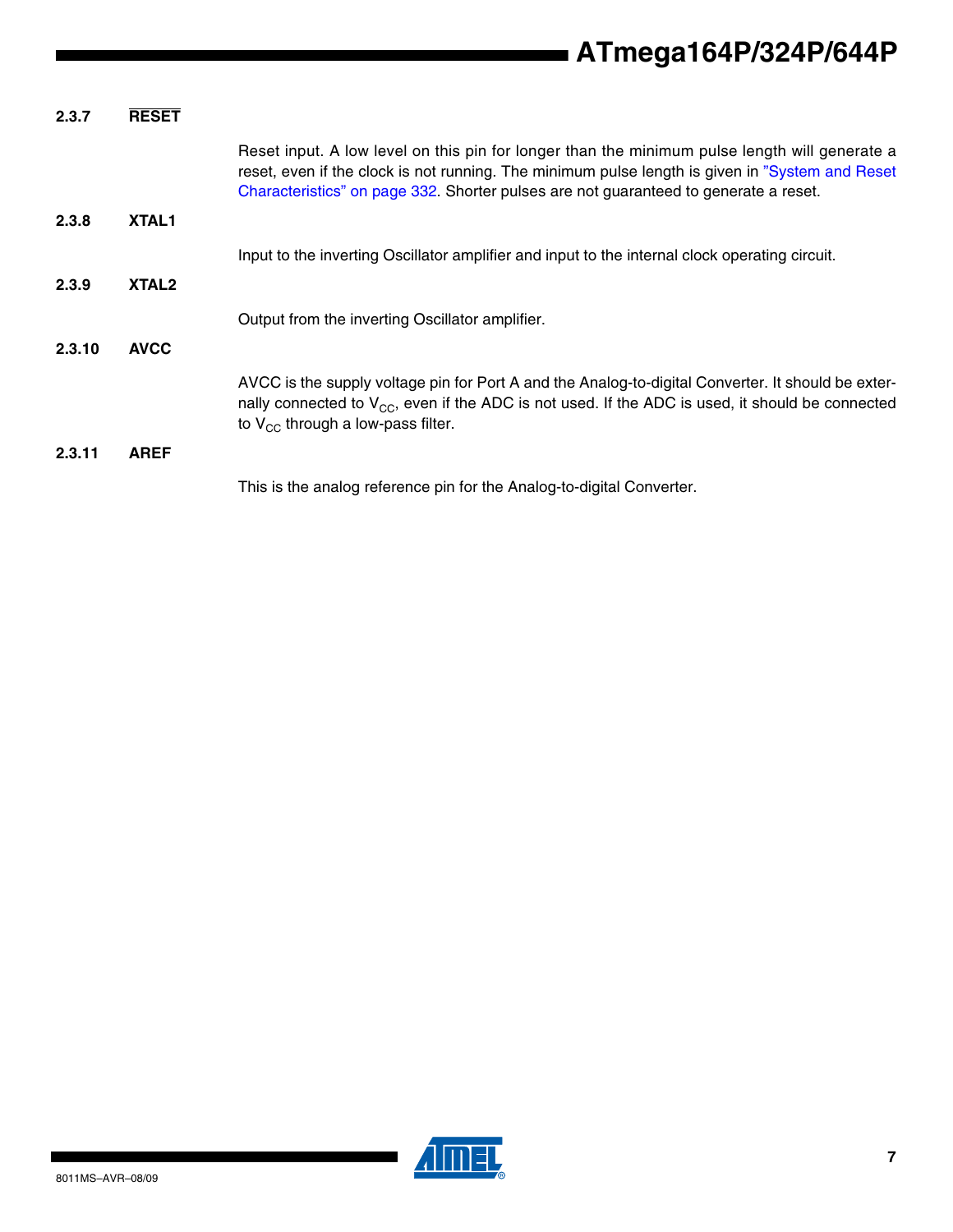

## **3. About**

### **3.1 Resources**

A comprehensive set of development tools, application notes and datasheetsare available for download on http://www.atmel.com/avr.

### **3.2 About Code Examples**

This documentation contains simple code examples that briefly show how to use various parts of the device. Be aware that not all C compiler vendors include bit definitions in the header files and interrupt handling in C is compiler dependent. Please confirm with the C compiler documentation for more details.

The code examples assume that the part specific header file is included before compilation. For I/O registers located in extended I/O map, "IN", "OUT", "SBIS", "SBIC", "CBI", and "SBI" instructions must be replaced with instructions that allow access to extended I/O. Typically "LDS" and "STS" combined with "SBRS", "SBRC", "SBR", and "CBR".

### <span id="page-7-0"></span>**3.3 Data Retention**

Reliability Qualification results show that the projected data retention failure rate is much less than 1 PPM over 20 years at 85°C or 100 years at 25°C.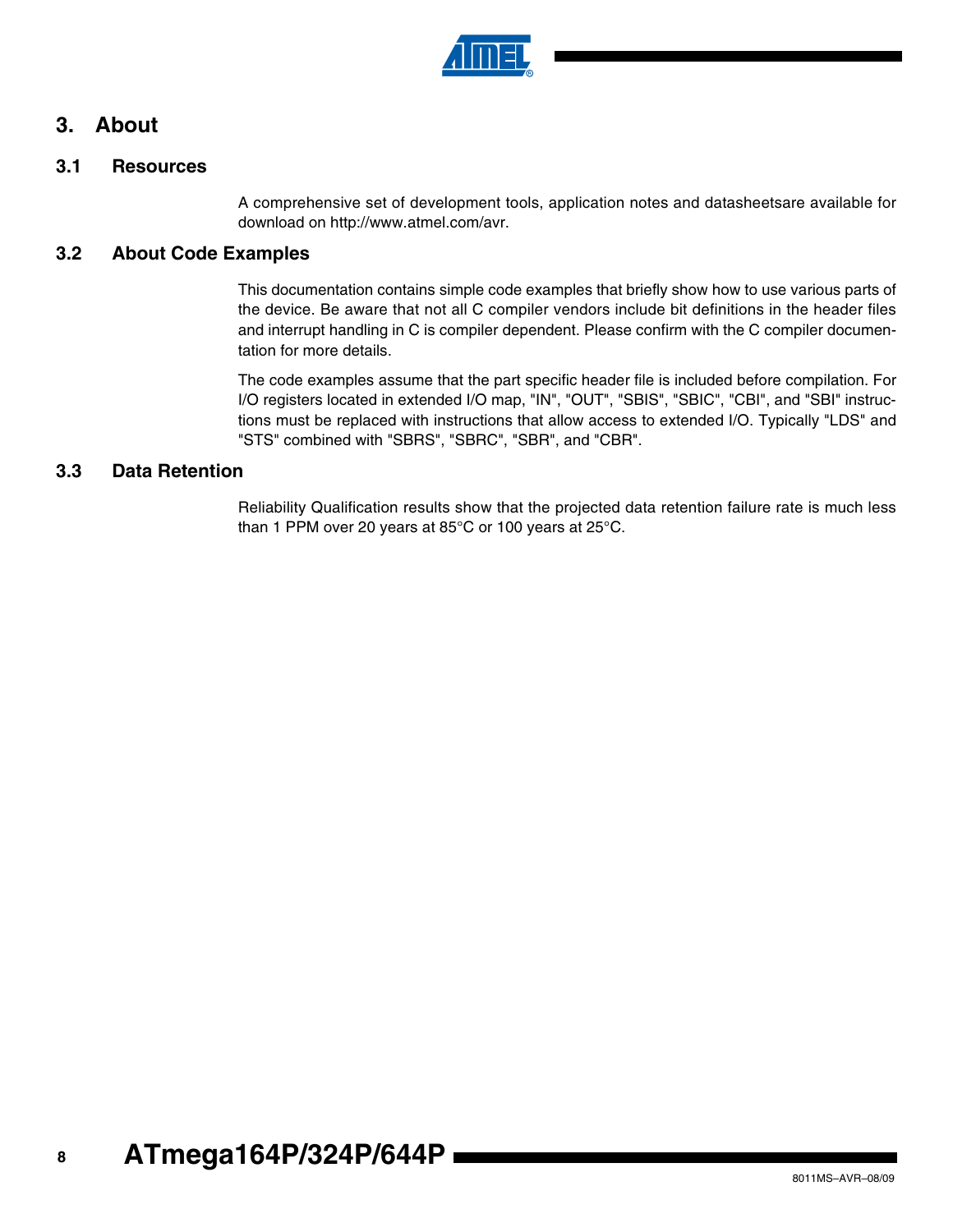## **4. Register Summary**

| <b>Address</b>   | Name                 | Bit 7                                                                                                                                         | Bit 6                                                | Bit 5                                                | Bit 4                                                | Bit 3                              | Bit 2                                                | Bit 1                                                | Bit 0                                                | Page    |
|------------------|----------------------|-----------------------------------------------------------------------------------------------------------------------------------------------|------------------------------------------------------|------------------------------------------------------|------------------------------------------------------|------------------------------------|------------------------------------------------------|------------------------------------------------------|------------------------------------------------------|---------|
| (0xFF)           | Reserved             | $\blacksquare$                                                                                                                                | $\overline{\phantom{a}}$                             | $\overline{\phantom{a}}$                             | $\blacksquare$                                       |                                    | $\overline{\phantom{a}}$                             | $\overline{\phantom{a}}$                             | $\overline{\phantom{a}}$                             |         |
| (0xFE)           | Reserved             | $\overline{\phantom{a}}$                                                                                                                      | $\overline{\phantom{a}}$                             | $\overline{\phantom{a}}$                             | $\overline{\phantom{a}}$                             | $\overline{\phantom{a}}$           | $\overline{\phantom{a}}$                             | $\overline{\phantom{a}}$                             | $\overline{\phantom{a}}$                             |         |
| (0xFD)           | Reserved             | $\sim$                                                                                                                                        | $\overline{\phantom{a}}$                             | $\overline{\phantom{a}}$                             | $\overline{\phantom{a}}$                             | $\overline{\phantom{a}}$           | $\overline{\phantom{a}}$                             | $\sim$                                               | $\overline{\phantom{a}}$                             |         |
| (0xFC)           | Reserved             | $\blacksquare$                                                                                                                                | $\overline{\phantom{a}}$                             | $\blacksquare$                                       | $\overline{\phantom{a}}$                             | $\sim$                             | $\blacksquare$                                       | $\overline{\phantom{a}}$                             | $\overline{\phantom{a}}$                             |         |
| (0xFB)           | Reserved             | $\overline{\phantom{a}}$                                                                                                                      | $\sim$                                               | $\blacksquare$                                       | $\blacksquare$                                       |                                    | $\blacksquare$                                       | $\sim$                                               | $\blacksquare$                                       |         |
| (0xFA)           | Reserved             | $\overline{\phantom{a}}$                                                                                                                      | $\overline{\phantom{a}}$                             | $\overline{\phantom{a}}$                             | $\overline{\phantom{a}}$                             | $\overline{\phantom{a}}$           | $\overline{\phantom{a}}$                             | $\overline{\phantom{a}}$                             | $\overline{\phantom{a}}$                             |         |
| (0xF9)           | Reserved             | $\blacksquare$                                                                                                                                | $\overline{\phantom{a}}$                             | $\frac{1}{2}$                                        | $\overline{\phantom{a}}$                             |                                    | $\overline{\phantom{a}}$                             | $\blacksquare$                                       | $\frac{1}{2}$                                        |         |
| (0xF8)           | Reserved             | $\sim$                                                                                                                                        | $\overline{\phantom{a}}$                             | $\overline{\phantom{a}}$                             | $\overline{\phantom{a}}$                             | $\overline{\phantom{a}}$           | $\overline{\phantom{a}}$                             | $\overline{\phantom{a}}$                             | $\overline{\phantom{a}}$                             |         |
| (0xF7)           | Reserved             | $\overline{\phantom{a}}$                                                                                                                      | $\overline{\phantom{a}}$                             | $\overline{\phantom{a}}$                             | $\overline{\phantom{a}}$                             | $\overline{\phantom{a}}$           | $\overline{\phantom{a}}$                             | $\overline{\phantom{a}}$                             | $\overline{\phantom{a}}$                             |         |
| (0xF6)           | Reserved             | $\overline{\phantom{a}}$                                                                                                                      | $\overline{\phantom{a}}$                             | $\overline{a}$                                       | $\overline{\phantom{a}}$                             | $\overline{\phantom{a}}$           | $\overline{\phantom{a}}$                             | $\blacksquare$                                       | $\blacksquare$                                       |         |
| (0xF5)           | Reserved             | $\overline{\phantom{a}}$                                                                                                                      | $\overline{\phantom{a}}$                             | $\overline{\phantom{a}}$                             | $\overline{\phantom{a}}$                             |                                    | $\overline{\phantom{a}}$                             | $\overline{\phantom{a}}$                             | $\overline{\phantom{a}}$                             |         |
| (0xF4)           | Reserved             | $\overline{\phantom{a}}$                                                                                                                      | $\overline{\phantom{a}}$                             | $\blacksquare$                                       | $\overline{\phantom{a}}$                             | $\overline{\phantom{a}}$           | $\overline{\phantom{a}}$                             | $\overline{\phantom{a}}$                             | $\blacksquare$                                       |         |
| (0xF3)           | Reserved<br>Reserved | $\blacksquare$                                                                                                                                | $\overline{\phantom{a}}$                             | $\overline{\phantom{a}}$                             | $\overline{\phantom{a}}$                             | $\overline{\phantom{a}}$           | $\overline{\phantom{a}}$                             | $\overline{\phantom{a}}$                             | $\overline{\phantom{a}}$                             |         |
| (0xF2)<br>(0xF1) | Reserved             | $\overline{\phantom{a}}$<br>$\blacksquare$                                                                                                    | $\overline{\phantom{a}}$<br>$\overline{\phantom{a}}$ | $\overline{\phantom{a}}$<br>$\overline{\phantom{a}}$ | $\overline{\phantom{a}}$<br>$\overline{\phantom{a}}$ | $\overline{\phantom{a}}$           | $\overline{\phantom{a}}$<br>$\overline{\phantom{a}}$ | $\overline{\phantom{a}}$<br>$\overline{\phantom{a}}$ | $\overline{\phantom{a}}$<br>$\overline{\phantom{a}}$ |         |
| (0xF0)           | Reserved             | $\blacksquare$                                                                                                                                | $\overline{a}$                                       | $\overline{a}$                                       | $\overline{\phantom{a}}$                             | $\overline{\phantom{a}}$           | $\overline{a}$                                       | $\overline{\phantom{a}}$                             | $\overline{\phantom{a}}$                             |         |
| (0xEF)           | Reserved             | $\overline{\phantom{a}}$                                                                                                                      | $\sim$                                               | $\blacksquare$                                       | $\blacksquare$                                       |                                    | $\blacksquare$                                       | $\sim$                                               | $\blacksquare$                                       |         |
| (0xEE)           | Reserved             | $\overline{\phantom{a}}$                                                                                                                      | $\overline{\phantom{a}}$                             | $\overline{\phantom{a}}$                             | $\overline{\phantom{a}}$                             | $\overline{\phantom{a}}$           | $\overline{\phantom{a}}$                             | $\overline{\phantom{a}}$                             | $\overline{\phantom{a}}$                             |         |
| (0xED)           | Reserved             | $\blacksquare$                                                                                                                                | $\overline{\phantom{a}}$                             | $\frac{1}{2}$                                        | $\overline{\phantom{a}}$                             | $\blacksquare$                     | $\blacksquare$                                       | $\blacksquare$                                       | $\blacksquare$                                       |         |
| (0xEC)           | Reserved             | $\sim$                                                                                                                                        | $\overline{\phantom{a}}$                             | $\overline{\phantom{a}}$                             | $\overline{\phantom{a}}$                             | $\overline{\phantom{a}}$           | $\overline{\phantom{a}}$                             | $\overline{\phantom{a}}$                             | $\overline{\phantom{a}}$                             |         |
| (0xEB)           | Reserved             | $\overline{\phantom{a}}$                                                                                                                      | $\overline{\phantom{a}}$                             | $\overline{\phantom{a}}$                             | $\overline{\phantom{a}}$                             |                                    | $\overline{\phantom{a}}$                             | $\overline{\phantom{a}}$                             | $\overline{\phantom{a}}$                             |         |
| (0xEA)           | Reserved             | $\overline{\phantom{a}}$                                                                                                                      | $\overline{a}$                                       | $\overline{a}$                                       | $\overline{\phantom{a}}$                             | $\overline{a}$                     | $\overline{a}$                                       | $\blacksquare$                                       | $\blacksquare$                                       |         |
| (0xE9)           | Reserved             | $\overline{\phantom{a}}$                                                                                                                      | $\overline{\phantom{a}}$                             | $\overline{\phantom{a}}$                             | $\overline{\phantom{a}}$                             | $\overline{\phantom{a}}$           | $\overline{\phantom{a}}$                             | $\overline{\phantom{a}}$                             | $\overline{\phantom{a}}$                             |         |
| (0xE8)           | Reserved             | $\overline{\phantom{a}}$                                                                                                                      | $\overline{\phantom{a}}$                             | $\blacksquare$                                       | $\overline{\phantom{a}}$                             | $\overline{\phantom{a}}$           | $\overline{\phantom{a}}$                             | $\overline{\phantom{a}}$                             | $\blacksquare$                                       |         |
| (0xE7)           | Reserved             | $\overline{\phantom{a}}$                                                                                                                      | $\overline{\phantom{a}}$                             | $\overline{\phantom{a}}$                             | $\overline{\phantom{a}}$                             |                                    | $\overline{\phantom{a}}$                             | $\overline{\phantom{a}}$                             | $\overline{\phantom{a}}$                             |         |
| (0xE6)           | Reserved             | $\overline{\phantom{a}}$                                                                                                                      | $\overline{\phantom{a}}$                             | $\overline{\phantom{a}}$                             | $\overline{\phantom{a}}$                             | $\overline{\phantom{a}}$           | $\overline{\phantom{a}}$                             | $\overline{\phantom{a}}$                             | $\overline{\phantom{a}}$                             |         |
| (0xE5)           | Reserved             | ۰                                                                                                                                             | $\overline{\phantom{a}}$                             | $\overline{\phantom{a}}$                             | $\overline{\phantom{a}}$                             | $\overline{\phantom{a}}$           | $\overline{\phantom{a}}$                             | $\overline{\phantom{a}}$                             | $\overline{\phantom{a}}$                             |         |
| (0xE4)           | Reserved             | $\blacksquare$                                                                                                                                | $\overline{\phantom{a}}$                             | $\overline{a}$                                       | $\overline{\phantom{a}}$                             | $\overline{a}$                     | $\blacksquare$                                       | $\overline{\phantom{a}}$                             | $\overline{\phantom{a}}$                             |         |
| (0xE3)           | Reserved             | $\overline{\phantom{a}}$                                                                                                                      | $\sim$                                               | $\blacksquare$                                       | $\blacksquare$                                       |                                    | $\overline{\phantom{a}}$                             | $\sim$                                               | $\blacksquare$                                       |         |
| (0xE2)           | Reserved             | $\overline{\phantom{a}}$                                                                                                                      | $\overline{\phantom{a}}$                             | $\overline{\phantom{a}}$                             | $\overline{\phantom{a}}$                             | $\overline{\phantom{a}}$           | $\overline{\phantom{a}}$                             | $\overline{\phantom{a}}$                             | $\overline{\phantom{a}}$                             |         |
| (0xE1)           | Reserved             | $\blacksquare$                                                                                                                                | $\overline{\phantom{a}}$                             | $\frac{1}{2}$                                        | $\overline{\phantom{a}}$                             |                                    | $\blacksquare$                                       | $\blacksquare$                                       | $\blacksquare$                                       |         |
| (0xE0)           | Reserved             | $\sim$                                                                                                                                        | $\overline{\phantom{a}}$                             | $\overline{\phantom{a}}$                             | $\overline{\phantom{a}}$                             |                                    | $\overline{\phantom{a}}$                             | $\overline{\phantom{a}}$                             | $\overline{\phantom{a}}$                             |         |
| (0xDF)           | Reserved             | $\overline{\phantom{a}}$                                                                                                                      | $\overline{\phantom{a}}$                             | $\overline{\phantom{a}}$                             | $\overline{\phantom{a}}$                             | $\overline{\phantom{a}}$           | $\overline{\phantom{a}}$                             | $\overline{\phantom{a}}$                             | $\overline{\phantom{a}}$                             |         |
| (0xDE)           | Reserved             | $\overline{\phantom{a}}$                                                                                                                      | $\overline{\phantom{a}}$                             | $\overline{a}$                                       | $\overline{\phantom{a}}$                             | $\overline{a}$                     | $\blacksquare$                                       | $\blacksquare$                                       | $\blacksquare$                                       |         |
| (0xDD)           | Reserved             | $\overline{\phantom{a}}$                                                                                                                      | $\overline{\phantom{a}}$                             | $\overline{\phantom{a}}$                             | $\overline{\phantom{a}}$                             | $\overline{\phantom{a}}$           | $\overline{\phantom{a}}$                             | $\overline{\phantom{a}}$                             | $\overline{\phantom{a}}$                             |         |
| (0xDC)           | Reserved             | $\overline{\phantom{a}}$<br>$\overline{\phantom{a}}$                                                                                          | $\overline{\phantom{a}}$<br>$\overline{\phantom{a}}$ | $\blacksquare$                                       | $\overline{\phantom{a}}$<br>$\overline{\phantom{a}}$ | $\overline{\phantom{a}}$           | $\overline{\phantom{a}}$                             | $\sim$<br>$\overline{\phantom{a}}$                   | $\blacksquare$<br>$\overline{\phantom{a}}$           |         |
| (0xDB)<br>(0xDA) | Reserved<br>Reserved | $\overline{\phantom{a}}$                                                                                                                      | $\overline{\phantom{a}}$                             | $\overline{\phantom{a}}$<br>$\overline{\phantom{a}}$ | $\overline{\phantom{a}}$                             | $\overline{\phantom{a}}$           | $\overline{\phantom{a}}$<br>$\overline{\phantom{a}}$ | $\overline{\phantom{a}}$                             | $\overline{\phantom{a}}$                             |         |
| (0xD9)           | Reserved             | $\blacksquare$                                                                                                                                | $\overline{\phantom{a}}$                             | $\overline{\phantom{a}}$                             | $\overline{\phantom{a}}$                             | $\sim$                             | $\overline{\phantom{a}}$                             | $\overline{\phantom{a}}$                             | $\overline{\phantom{a}}$                             |         |
| (0xD8)           | Reserved             | $\blacksquare$                                                                                                                                | $\overline{\phantom{a}}$                             | $\overline{a}$                                       | $\overline{\phantom{a}}$                             | $\overline{a}$                     | $\blacksquare$                                       | $\overline{\phantom{a}}$                             | $\overline{\phantom{a}}$                             |         |
| (0xD7)           | Reserved             | $\overline{\phantom{a}}$                                                                                                                      | $\sim$                                               | $\blacksquare$                                       | $\blacksquare$                                       | $\sim$                             | $\blacksquare$                                       | $\sim$                                               | $\blacksquare$                                       |         |
| (0xD6)           | Reserved             | $\overline{\phantom{a}}$                                                                                                                      | $\overline{\phantom{a}}$                             | $\overline{\phantom{a}}$                             | $\overline{\phantom{a}}$                             | $\overline{\phantom{a}}$           | $\overline{\phantom{a}}$                             | $\overline{\phantom{a}}$                             | $\overline{\phantom{a}}$                             |         |
| (0xD5)           | Reserved             | $\overline{\phantom{a}}$                                                                                                                      | $\overline{\phantom{a}}$                             | $\overline{\phantom{a}}$                             | $\overline{\phantom{a}}$                             | $\blacksquare$                     | $\overline{\phantom{a}}$                             | $\overline{\phantom{a}}$                             | $\overline{\phantom{a}}$                             |         |
| (0xD4)           | Reserved             | $\sim$                                                                                                                                        | $\overline{\phantom{a}}$                             | $\overline{\phantom{a}}$                             | $\overline{\phantom{a}}$                             | $\overline{\phantom{a}}$           | $\overline{\phantom{a}}$                             | $\overline{\phantom{a}}$                             | $\overline{\phantom{a}}$                             |         |
| (0xD3)           | Reserved             | $\overline{\phantom{a}}$                                                                                                                      | $\overline{\phantom{a}}$                             | $\overline{\phantom{a}}$                             | $\overline{\phantom{a}}$                             | $\overline{\phantom{a}}$           | $\overline{\phantom{a}}$                             | $\overline{\phantom{a}}$                             | $\overline{\phantom{a}}$                             |         |
| (0xD2)           | Reserved             |                                                                                                                                               |                                                      |                                                      |                                                      |                                    |                                                      |                                                      |                                                      |         |
| (0xD1)           | Reserved             | $\overline{\phantom{a}}$                                                                                                                      | $\overline{\phantom{a}}$                             | $\overline{\phantom{a}}$                             | $\overline{\phantom{a}}$                             | $\overline{\phantom{a}}$           | $\overline{\phantom{a}}$                             | $\sim$                                               | $\overline{\phantom{a}}$                             |         |
| (0xD0)           | Reserved             | $\overline{\phantom{a}}$                                                                                                                      | $\overline{\phantom{a}}$                             | $\overline{\phantom{a}}$                             | $\overline{\phantom{a}}$                             | $\overline{\phantom{a}}$           | $\overline{\phantom{a}}$                             | $\overline{\phantom{a}}$                             | $\overline{\phantom{a}}$                             |         |
| (0xCF)           | Reserved             | $\omega_{\rm c}$                                                                                                                              | $\mathcal{L}_{\mathcal{A}}$                          | $\Box$                                               | $\mathbb{L}^2$                                       | $\sim$                             | $\mathcal{L}_{\mathcal{C}}$                          | $\mathcal{L}_{\mathcal{A}}$                          | $\overline{\phantom{a}}$                             |         |
| (0xCE)           | UDR1                 |                                                                                                                                               |                                                      |                                                      |                                                      | USART1 I/O Data Register           |                                                      |                                                      |                                                      | 190     |
| (0xCD)           | UBRR1H               | $\sim$<br>USART1 Baud Rate Register High Byte<br>$\omega_{\rm c}$<br>$\mathcal{L}_{\mathcal{A}}$<br>$\sim$                                    |                                                      |                                                      |                                                      |                                    |                                                      |                                                      | 194/207                                              |         |
| (0xCC)           | UBRR1L               |                                                                                                                                               |                                                      |                                                      | USART1 Baud Rate Register Low Byte                   |                                    |                                                      |                                                      |                                                      | 194/207 |
| (0xCB)           | Reserved             | $\sim$                                                                                                                                        | $\mathcal{L}_{\mathcal{C}}$                          | $\overline{\phantom{a}}$                             | $\sim$                                               | $\sim$                             | $\sim$                                               | $\sim$                                               | $\mathcal{L}_{\mathcal{A}}$                          |         |
| (0xCA)           | UCSR1C               | UMSEL11                                                                                                                                       | UMSEL10                                              | $\overline{\phantom{a}}$                             | $\sim$                                               | $\sim$                             | UDORD1                                               | UCPHA1                                               | UCPOL1                                               | 192/206 |
| (0xC9)           | UCSR1B               | RXCIE1                                                                                                                                        | TXCIE1                                               | UDRIE1                                               | RXEN1                                                | TXEN1                              | UCSZ12                                               | <b>RXB81</b>                                         | <b>TXB81</b>                                         | 191/205 |
| (0xC8)           | UCSR1A               | RXC1                                                                                                                                          | TXC1                                                 | UDRE1                                                | FE <sub>1</sub><br>$\sim$                            | DOR <sub>1</sub>                   | UPE1                                                 | U2X1                                                 | MPCM1                                                | 190/205 |
| (0xC7)           | Reserved<br>UDR0     | $\sim$                                                                                                                                        | $\sim$                                               | $\sim$                                               |                                                      | $\sim$<br>USART0 I/O Data Register | $\sim$                                               | $\sim$                                               | $\sim$                                               | 190     |
| (0xC6)<br>(0xC5) | <b>UBRR0H</b>        | $\sim$                                                                                                                                        | $\overline{\phantom{a}}$                             | $\overline{\phantom{a}}$                             | $\sim$                                               |                                    |                                                      | USART0 Baud Rate Register High Byte                  |                                                      | 194/207 |
| (0xC4)           | <b>UBRR0L</b>        | USART0 Baud Rate Register Low Byte                                                                                                            |                                                      |                                                      |                                                      |                                    |                                                      | 194/207                                              |                                                      |         |
| (0xC3)           | Reserved             | $\mathcal{L}_{\mathcal{A}}$<br>$\sim$<br>$\blacksquare$<br>$\overline{\phantom{a}}$<br>$\sim$<br>$\sim$<br>$\overline{\phantom{a}}$<br>$\sim$ |                                                      |                                                      |                                                      |                                    |                                                      |                                                      |                                                      |         |
| (0xC2)           | <b>UCSR0C</b>        | UMSEL01                                                                                                                                       | UMSEL00                                              | $\blacksquare$                                       | $\sim$                                               | $\sim$                             | UDORD0                                               | UCPHA0                                               | <b>UCPOL0</b>                                        | 192/206 |
| (0xC1)           | <b>UCSR0B</b>        | <b>RXCIE0</b>                                                                                                                                 | <b>TXCIE0</b>                                        | <b>UDRIE0</b>                                        | <b>RXENO</b>                                         | <b>TXEN0</b>                       | UCSZ02                                               | RXB80                                                | <b>TXB80</b>                                         | 191/205 |

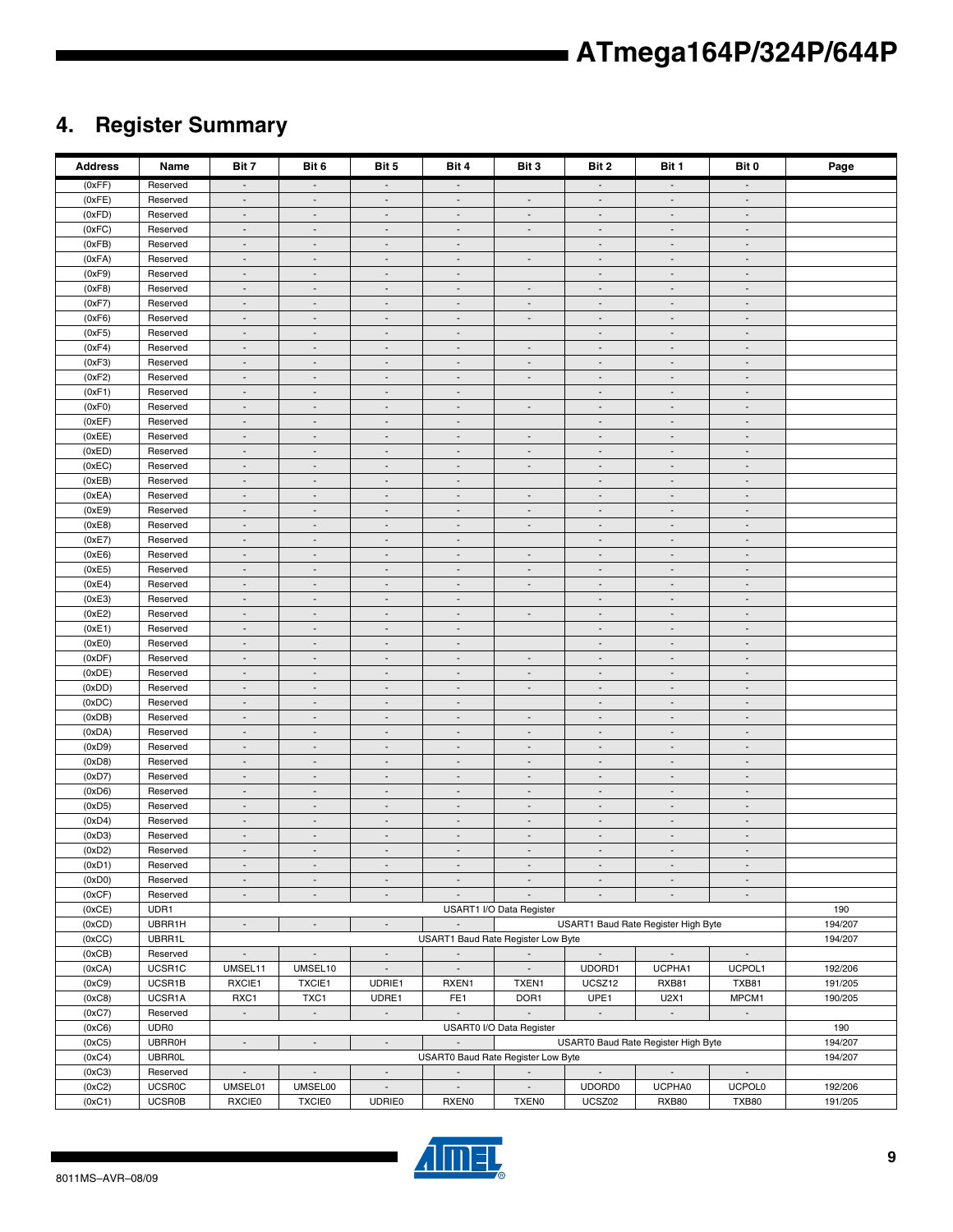| <b>Address</b> | Name              | Bit 7                                                                                                       | Bit 6                                      | Bit 5                     | Bit 4                       | Bit 3                                                | Bit 2                    | Bit 1                       | Bit 0                       | Page    |
|----------------|-------------------|-------------------------------------------------------------------------------------------------------------|--------------------------------------------|---------------------------|-----------------------------|------------------------------------------------------|--------------------------|-----------------------------|-----------------------------|---------|
| (0xC0)         | <b>UCSR0A</b>     | RXC0                                                                                                        | TXC0                                       | UDRE0                     | FE0                         | DOR <sub>0</sub>                                     | UPE0                     | U2X0                        | MPCM0                       | 190/205 |
| (0xBF)         | Reserved          | $\sim$                                                                                                      | $\sim$                                     | $\blacksquare$            | $\overline{\phantom{a}}$    | $\sim$                                               | $\blacksquare$           | $\sim$                      | $\blacksquare$              |         |
| (0xBE)         | Reserved          | $\mathbb{Z}^{\mathbb{Z}}$                                                                                   | $\mathbb{Z}^+$                             | $\mathbb{Z}^{\mathbb{Z}}$ | $\mathcal{L}^{\pm}$         | $\mathbb{Z}^{\mathbb{Z}}$                            | $\mathbb{Z}^+$           | $\sim$                      | $\mathbb{Z}^{\mathbb{Z}}$   |         |
| (0xBD)         | <b>TWAMR</b>      | TWAM6                                                                                                       | TWAM5                                      | TWAM4                     | TWAM3                       | TWAM2                                                | TWAM1                    | <b>TWAM0</b>                | $\blacksquare$              | 236     |
| (0xBC)         | <b>TWCR</b>       | <b>TWINT</b>                                                                                                | <b>TWEA</b>                                | <b>TWSTA</b>              | <b>TWSTO</b>                | <b>TWWC</b>                                          | <b>TWEN</b>              | $\mathcal{L}$               | <b>TWIE</b>                 | 233     |
| (0xBB)         | <b>TWDR</b>       |                                                                                                             |                                            |                           |                             | 2-wire Serial Interface Data Register                |                          |                             |                             | 235     |
| (0xBA)         | <b>TWAR</b>       | TWA6                                                                                                        | TWA5                                       | TWA4                      | TWA3                        | TWA2                                                 | TWA1                     | TWA0                        | <b>TWGCE</b>                | 236     |
| (0xB9)         | <b>TWSR</b>       | TWS7                                                                                                        | TWS6                                       | TWS5                      | TWS4                        | TWS3                                                 | $\blacksquare$           | TWPS1                       | TWPS0                       | 235     |
|                |                   |                                                                                                             |                                            |                           |                             |                                                      |                          |                             |                             |         |
| (0xB8)         | <b>TWBR</b>       |                                                                                                             |                                            |                           |                             | 2-wire Serial Interface Bit Rate Register            |                          |                             |                             | 233     |
| (0xB7)         | Reserved          | $\blacksquare$                                                                                              | $\mathcal{L}_{\mathcal{A}}$                | $\blacksquare$            | $\sim$                      | $\mathbb{Z}^2$                                       | $\overline{\phantom{a}}$ | $\mathcal{L}_{\mathcal{A}}$ | $\overline{\phantom{a}}$    |         |
| (0xB6)         | <b>ASSR</b>       | $\overline{\phantom{a}}$                                                                                    | <b>EXCLK</b>                               | AS <sub>2</sub>           | TCN2UB                      | OCR2AUB                                              | OCR2BUB                  | TCR2AUB                     | TCR2BUB                     | 158     |
| (0xB5)         | Reserved          |                                                                                                             | $\overline{\phantom{a}}$                   |                           |                             |                                                      |                          | $\overline{\phantom{a}}$    |                             |         |
| (0xB4)         | OCR2B             |                                                                                                             |                                            |                           |                             | Timer/Counter2 Output Compare Register B             |                          |                             |                             | 158     |
| (0xB3)         | OCR2A             |                                                                                                             |                                            |                           |                             | Timer/Counter2 Output Compare Register A             |                          |                             |                             | 158     |
| (0xB2)         | TCNT <sub>2</sub> |                                                                                                             |                                            |                           |                             | Timer/Counter2 (8 Bit)                               |                          |                             |                             | 157     |
| (0xB1)         | TCCR2B            | FOC2A                                                                                                       | FOC2B                                      | $\overline{\phantom{a}}$  | $\sim$                      | WGM22                                                | <b>CS22</b>              | CS21                        | <b>CS20</b>                 | 156     |
| (0xB0)         | TCCR2A            | COM2A1                                                                                                      | COM2A0                                     | COM2B1                    | COM2B0                      | $\mathcal{L}$                                        | $\Box$                   | WGM21                       | WGM20                       | 153     |
| (0xAF)         | Reserved          |                                                                                                             | $\centerdot$                               |                           |                             | $\overline{\phantom{a}}$                             | $\overline{\phantom{a}}$ |                             |                             |         |
| (0xAE)         | Reserved          |                                                                                                             | $\overline{a}$                             |                           |                             |                                                      |                          |                             |                             |         |
| (0xAD)         | Reserved          | $\mathcal{L}_{\mathcal{A}}$                                                                                 | $\overline{\phantom{a}}$                   | $\overline{\phantom{a}}$  | $\overline{\phantom{a}}$    | $\sim$                                               | $\overline{\phantom{a}}$ | $\blacksquare$              | $\overline{\phantom{a}}$    |         |
| (0xAC)         | Reserved          | $\blacksquare$                                                                                              | $\blacksquare$                             | $\overline{\phantom{a}}$  | $\blacksquare$              | $\sim$                                               | $\overline{\phantom{a}}$ | $\blacksquare$              | $\blacksquare$              |         |
| (0xAB)         | Reserved          | $\blacksquare$                                                                                              | $\overline{\phantom{a}}$                   | $\overline{\phantom{a}}$  | $\overline{\phantom{a}}$    | $\blacksquare$                                       | $\overline{\phantom{a}}$ | $\overline{\phantom{a}}$    | $\blacksquare$              |         |
| (0xAA)         | Reserved          | $\blacksquare$                                                                                              | $\overline{\phantom{a}}$                   | $\overline{\phantom{a}}$  | $\blacksquare$              | $\sim$                                               | $\overline{\phantom{a}}$ | $\overline{\phantom{a}}$    | $\overline{\phantom{a}}$    |         |
| (0xA9)         | Reserved          | $\blacksquare$                                                                                              | $\centerdot$                               |                           | $\overline{\phantom{a}}$    | $\overline{\phantom{a}}$                             |                          |                             |                             |         |
|                | Reserved          | $\blacksquare$                                                                                              | $\overline{a}$                             | $\overline{\phantom{a}}$  | $\overline{\phantom{a}}$    | $\blacksquare$                                       | $\blacksquare$           | $\blacksquare$              | $\blacksquare$              |         |
| (0xA8)         |                   |                                                                                                             |                                            |                           |                             |                                                      |                          |                             |                             |         |
| (0xA7)         | Reserved          | $\blacksquare$                                                                                              | $\overline{\phantom{a}}$                   | $\overline{\phantom{a}}$  | $\overline{\phantom{a}}$    | $\overline{\phantom{a}}$                             | $\overline{\phantom{a}}$ | $\overline{\phantom{a}}$    | $\overline{\phantom{a}}$    |         |
| (0xA6)         | Reserved          | $\overline{\phantom{a}}$                                                                                    | $\overline{\phantom{a}}$                   | $\blacksquare$            | $\sim$                      | $\sim$                                               | $\sim$                   | $\overline{\phantom{a}}$    | $\sim$                      |         |
| (0xA5)         | Reserved          | $\blacksquare$                                                                                              | $\overline{a}$                             | $\overline{\phantom{a}}$  | $\overline{\phantom{a}}$    | $\overline{\phantom{a}}$                             | $\overline{\phantom{a}}$ | $\overline{\phantom{a}}$    | $\blacksquare$              |         |
| (0xA4)         | Reserved          | $\blacksquare$                                                                                              | $\overline{\phantom{a}}$                   | $\overline{\phantom{a}}$  | $\blacksquare$              | $\blacksquare$                                       | $\overline{\phantom{a}}$ | $\blacksquare$              | $\blacksquare$              |         |
| (0xA3)         | Reserved          | $\overline{\phantom{a}}$                                                                                    | $\overline{\phantom{a}}$                   | $\overline{\phantom{a}}$  | $\overline{\phantom{a}}$    | $\overline{\phantom{a}}$                             | $\overline{\phantom{a}}$ | $\overline{\phantom{a}}$    | $\overline{\phantom{a}}$    |         |
| (0xA2)         | Reserved          |                                                                                                             | $\overline{a}$                             |                           | $\overline{\phantom{a}}$    | $\overline{a}$                                       |                          |                             |                             |         |
| (0xA1)         | Reserved          | $\overline{\phantom{a}}$                                                                                    | $\overline{\phantom{a}}$                   | $\overline{\phantom{a}}$  | $\sim$                      | $\sim$                                               | $\overline{\phantom{a}}$ | $\overline{\phantom{a}}$    | $\overline{\phantom{a}}$    |         |
| (0xA0)         | Reserved          | $\blacksquare$                                                                                              | $\overline{\phantom{a}}$                   | $\overline{\phantom{a}}$  | $\blacksquare$              | $\sim$                                               | $\overline{\phantom{a}}$ | $\blacksquare$              | $\blacksquare$              |         |
| (0x9F)         | Reserved          | $\blacksquare$                                                                                              | $\overline{\phantom{a}}$                   | $\overline{\phantom{a}}$  | $\overline{\phantom{a}}$    | $\overline{a}$                                       | $\overline{\phantom{a}}$ | $\overline{\phantom{a}}$    | $\overline{\phantom{a}}$    |         |
| (0x9E)         | Reserved          | $\overline{\phantom{a}}$                                                                                    | $\overline{\phantom{a}}$                   | $\overline{\phantom{a}}$  | $\blacksquare$              | $\sim$                                               | $\overline{\phantom{a}}$ | $\overline{\phantom{a}}$    | $\overline{\phantom{a}}$    |         |
| (0x9D)         | Reserved          |                                                                                                             |                                            |                           | $\overline{\phantom{a}}$    |                                                      |                          |                             |                             |         |
| (0x9C)         | Reserved          | $\blacksquare$                                                                                              | $\blacksquare$                             | $\overline{\phantom{a}}$  | $\overline{\phantom{a}}$    | $\blacksquare$                                       | $\overline{\phantom{a}}$ | $\overline{\phantom{a}}$    | $\overline{\phantom{a}}$    |         |
| (0x9B)         | Reserved          | $\blacksquare$                                                                                              | $\overline{\phantom{a}}$                   | $\overline{\phantom{a}}$  | $\overline{\phantom{a}}$    | $\overline{\phantom{a}}$                             | $\overline{\phantom{a}}$ | $\blacksquare$              | $\overline{\phantom{a}}$    |         |
| (0x9A)         | Reserved          | $\overline{\phantom{a}}$                                                                                    | $\overline{\phantom{a}}$                   | $\blacksquare$            | $\sim$                      | $\sim$                                               | $\overline{\phantom{a}}$ | $\overline{\phantom{a}}$    | $\mathcal{L}^{\mathcal{L}}$ |         |
| (0x99)         | Reserved          | $\blacksquare$                                                                                              | $\overline{a}$                             | $\overline{\phantom{a}}$  | $\overline{\phantom{a}}$    | $\overline{\phantom{a}}$                             | $\overline{\phantom{a}}$ | $\overline{\phantom{a}}$    | $\blacksquare$              |         |
| (0x98)         | Reserved          | $\blacksquare$                                                                                              | $\overline{\phantom{a}}$                   | $\overline{\phantom{a}}$  | $\blacksquare$              | $\blacksquare$                                       | $\overline{\phantom{a}}$ | $\blacksquare$              | $\blacksquare$              |         |
| (0x97)         | Reserved          | $\overline{\phantom{a}}$                                                                                    | $\overline{\phantom{a}}$                   | $\overline{\phantom{a}}$  | $\overline{\phantom{a}}$    | $\overline{\phantom{a}}$                             | $\overline{\phantom{a}}$ | $\overline{\phantom{a}}$    | $\overline{\phantom{a}}$    |         |
|                | Reserved          |                                                                                                             |                                            |                           |                             | $\overline{a}$                                       |                          |                             |                             |         |
| (0x96)         |                   |                                                                                                             | $\overline{a}$                             |                           |                             |                                                      |                          |                             |                             |         |
| (0x95)         | Reserved          | $\blacksquare$                                                                                              | $\overline{\phantom{a}}$                   | $\overline{\phantom{a}}$  | $\overline{\phantom{a}}$    | $\overline{\phantom{a}}$                             | $\overline{\phantom{a}}$ | $\overline{\phantom{a}}$    | $\overline{\phantom{a}}$    |         |
| (0x94)         | Reserved          | $\overline{a}$                                                                                              | $\overline{\phantom{a}}$                   | $\blacksquare$            | $\blacksquare$              | $\blacksquare$                                       | $\overline{\phantom{a}}$ | $\overline{\phantom{a}}$    | $\blacksquare$              |         |
| (0x93)         | Reserved          | $\overline{\phantom{a}}$                                                                                    | $\overline{a}$                             | $\overline{\phantom{a}}$  | $\overline{\phantom{a}}$    | $\overline{a}$                                       | $\overline{\phantom{a}}$ | $\overline{\phantom{a}}$    | $\overline{\phantom{a}}$    |         |
| (0x92)         | Reserved          | $\overline{\phantom{a}}$                                                                                    |                                            |                           |                             |                                                      |                          |                             |                             |         |
| (0x91)         | Reserved          |                                                                                                             | $\centerdot$                               |                           | $\overline{\phantom{a}}$    | $\overline{\phantom{a}}$                             | $\overline{\phantom{a}}$ | $\overline{\phantom{a}}$    | $\overline{\phantom{a}}$    |         |
| (0x90)         | Reserved          | $\overline{\phantom{a}}$                                                                                    | $\overline{\phantom{a}}$                   | $\overline{\phantom{a}}$  | $\overline{\phantom{a}}$    | $\overline{\phantom{a}}$                             | $\overline{\phantom{a}}$ | $\overline{\phantom{a}}$    | $\overline{\phantom{a}}$    |         |
| (0x8F)         | Reserved          | $\blacksquare$                                                                                              | $\overline{\phantom{a}}$                   | $\overline{\phantom{a}}$  | $\overline{\phantom{a}}$    | $\overline{\phantom{a}}$                             | $\overline{\phantom{a}}$ | $\blacksquare$              | $\overline{\phantom{a}}$    |         |
| (0x8E)         | Reserved          | $\mathbb{Z}^{\mathbb{Z}}$                                                                                   | $\overline{\phantom{a}}$                   | $\blacksquare$            | $\mathcal{L}_{\mathcal{A}}$ | $\mathcal{L}_{\mathcal{A}}$                          | $\overline{\phantom{a}}$ | $\mathcal{L}_{\mathcal{A}}$ | $\blacksquare$              |         |
| (0x8D)         | Reserved          | $\blacksquare$                                                                                              | $\overline{\phantom{a}}$                   | $\overline{\phantom{a}}$  | $\overline{\phantom{a}}$    | $\blacksquare$                                       | $\overline{\phantom{a}}$ | $\blacksquare$              | $\blacksquare$              |         |
| (0x8C)         | Reserved          | $\overline{\phantom{a}}$                                                                                    | $\blacksquare$                             | $\blacksquare$            | $\blacksquare$              |                                                      |                          | $\mathcal{L}_{\mathcal{A}}$ | $\mathbb{Z}^+$              |         |
| (0x8B)         | OCR1BH            |                                                                                                             |                                            |                           |                             | Timer/Counter1 - Output Compare Register B High Byte |                          |                             |                             | 137     |
| (0x8A)         | OCR1BL            |                                                                                                             |                                            |                           |                             | Timer/Counter1 - Output Compare Register B Low Byte  |                          |                             |                             | 137     |
| (0x89)         | OCR1AH            |                                                                                                             |                                            |                           |                             |                                                      |                          |                             |                             | 137     |
| (0x88)         | OCR1AL            | Timer/Counter1 - Output Compare Register A High Byte<br>Timer/Counter1 - Output Compare Register A Low Byte |                                            |                           |                             |                                                      |                          |                             | 137                         |         |
| (0x87)         | ICR1H             |                                                                                                             |                                            |                           |                             |                                                      |                          |                             | 138                         |         |
| (0x86)         | ICR1L             | Timer/Counter1 - Input Capture Register High Byte<br>Timer/Counter1 - Input Capture Register Low Byte       |                                            |                           |                             |                                                      |                          |                             | 138                         |         |
|                |                   | Timer/Counter1 - Counter Register High Byte                                                                 |                                            |                           |                             |                                                      |                          |                             |                             |         |
| (0x85)         | TCNT1H            |                                                                                                             | Timer/Counter1 - Counter Register Low Byte |                           |                             |                                                      |                          |                             |                             | 137     |
| (0x84)         | TCNT1L            |                                                                                                             |                                            |                           |                             |                                                      |                          |                             |                             | 137     |
| (0x83)         | Reserved          | $\sim$                                                                                                      | $\overline{\phantom{a}}$                   | $\overline{\phantom{a}}$  | $\sim$                      | $\overline{\phantom{a}}$                             | $\overline{\phantom{a}}$ | $\overline{\phantom{a}}$    | $\overline{\phantom{a}}$    |         |
| (0x82)         | TCCR1C            | FOC1A                                                                                                       | FOC1B                                      | $\overline{\phantom{a}}$  | $\mathbb{Z}^{\mathbb{Z}}$   | $\mathcal{L}^{\pm}$                                  | $\mathbb{Z}^+$           | $\sim$                      | $\mathbb{Z}^+$              | 136     |
| (0x81)         | TCCR1B            | ICNC1                                                                                                       | ICES1                                      | $\overline{\phantom{a}}$  | WGM13                       | WGM12                                                | CS <sub>12</sub>         | CS <sub>11</sub>            | <b>CS10</b>                 | 135     |
| (0x80)         | TCCR1A            | COM1A1                                                                                                      | COM1A0                                     | COM1B1                    | COM1B0                      | $\sim$                                               | $\sim$                   | WGM11                       | WGM10                       | 133     |
| (0x7F)         | DIDR1             |                                                                                                             | $\overline{\phantom{a}}$                   |                           | $\Box$                      | $\overline{\phantom{a}}$                             | $\overline{\phantom{a}}$ | AIN1D                       | <b>AINOD</b>                | 240     |

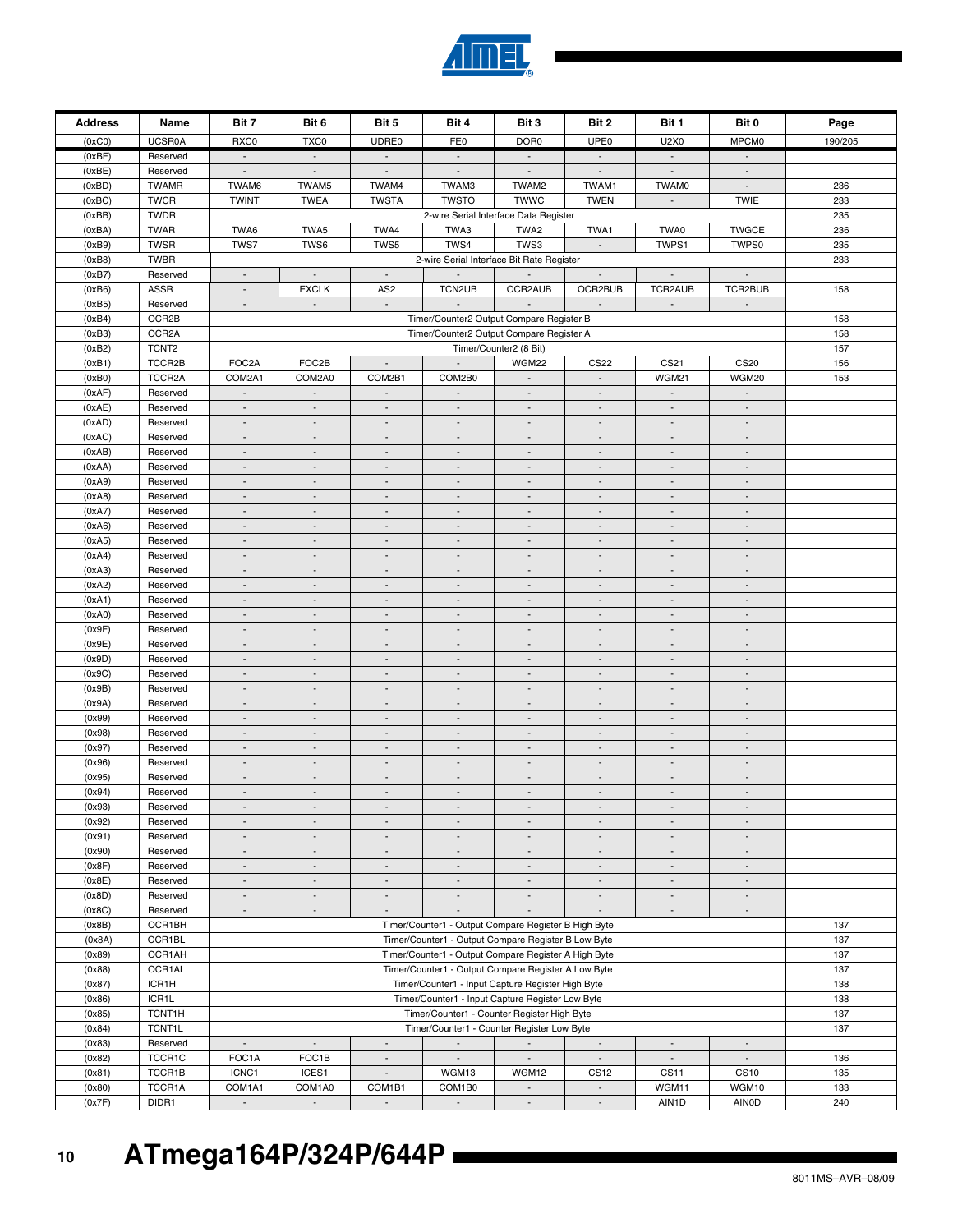| <b>Address</b>             | Name                     | Bit 7                                                                                                                                             | Bit 6                              | Bit 5                              | Bit 4                                    | Bit 3                                  | Bit 2                                                | Bit 1                       | Bit 0                             | Page   |
|----------------------------|--------------------------|---------------------------------------------------------------------------------------------------------------------------------------------------|------------------------------------|------------------------------------|------------------------------------------|----------------------------------------|------------------------------------------------------|-----------------------------|-----------------------------------|--------|
| (0x7E)                     | DIDR0                    | ADC7D                                                                                                                                             | ADC6D                              | ADC5D                              | ADC4D                                    | ADC3D                                  | ADC2D                                                | ADC1D                       | <b>ADC0D</b>                      | 260    |
| (0x7D)                     | Reserved                 |                                                                                                                                                   | $\overline{\phantom{a}}$           |                                    |                                          |                                        |                                                      |                             |                                   |        |
| (0x7C)                     | <b>ADMUX</b>             | REFS1                                                                                                                                             | REFS0                              | <b>ADLAR</b>                       | MUX4                                     | MUX3                                   | MUX2                                                 | MUX1                        | MUX0                              | 256    |
| (0x7B)                     | <b>ADCSRB</b>            | $\sim$                                                                                                                                            | <b>ACME</b>                        | $\blacksquare$                     | $\sim$                                   | $\sim$                                 | ADTS2                                                | ADTS1                       | ADTS0                             | 239    |
| (0x7A)                     | <b>ADCSRA</b>            | <b>ADEN</b>                                                                                                                                       | <b>ADSC</b>                        | <b>ADATE</b>                       | <b>ADIF</b>                              | ADIE                                   | ADPS2                                                | ADPS1                       | ADPS0                             | 258    |
| (0x79)                     | <b>ADCH</b>              |                                                                                                                                                   |                                    |                                    |                                          | ADC Data Register High byte            |                                                      |                             |                                   | 259    |
| (0x78)                     | <b>ADCL</b><br>Reserved  | $\overline{\phantom{a}}$                                                                                                                          | $\overline{\phantom{a}}$           |                                    |                                          | ADC Data Register Low byte             |                                                      | $\overline{\phantom{a}}$    |                                   | 259    |
| (0x77)<br>(0x76)           | Reserved                 | $\sim$                                                                                                                                            | $\overline{\phantom{a}}$           | $\overline{a}$                     |                                          | $\overline{\phantom{a}}$               | $\overline{\phantom{a}}$<br>$\overline{\phantom{a}}$ | $\sim$                      | $\overline{a}$                    |        |
| (0x75)                     | Reserved                 | $\mathbb{Z}^{\times}$                                                                                                                             | $\overline{\phantom{a}}$           | $\overline{\phantom{a}}$           | $\blacksquare$                           | $\blacksquare$                         | $\blacksquare$                                       | $\mathcal{L}_{\mathcal{A}}$ | $\overline{\phantom{a}}$          |        |
| (0x74)                     | Reserved                 | $\blacksquare$                                                                                                                                    | $\overline{\phantom{a}}$           | $\blacksquare$                     | $\overline{\phantom{a}}$                 | $\sim$                                 | $\overline{\phantom{a}}$                             | $\overline{\phantom{a}}$    | $\overline{\phantom{a}}$          |        |
| (0x73)                     | PCMSK3                   | PCINT31                                                                                                                                           | PCINT30                            | PCINT29                            | PCINT28                                  | PCINT27                                | PCINT26                                              | PCINT25                     | PCINT24                           | 71     |
| (0x72)                     | Reserved                 | $\overline{\phantom{a}}$                                                                                                                          | $\overline{\phantom{a}}$           | $\overline{\phantom{a}}$           |                                          | $\overline{\phantom{a}}$               | $\overline{\phantom{a}}$                             | $\overline{\phantom{a}}$    |                                   |        |
| (0x71)                     | Reserved                 |                                                                                                                                                   |                                    |                                    |                                          |                                        |                                                      |                             |                                   |        |
| (0x70)                     | TIMSK2                   | $\blacksquare$                                                                                                                                    | $\overline{\phantom{a}}$           | $\blacksquare$                     | $\sim$                                   | $\overline{\phantom{a}}$               | OCIE2B                                               | OCIE2A                      | TOIE <sub>2</sub>                 | 159    |
| (0x6F)                     | TIMSK1                   | $\blacksquare$                                                                                                                                    | $\overline{\phantom{a}}$           | ICIE1                              |                                          | $\overline{\phantom{a}}$               | OCIE1B                                               | OCIE1A                      | TOIE1                             | 138    |
| (0x6E)                     | <b>TIMSK0</b>            | $\sim$                                                                                                                                            | $\blacksquare$                     | $\overline{a}$                     | $\blacksquare$                           | $\blacksquare$                         | <b>OCIE0B</b>                                        | <b>OCIE0A</b>               | <b>TOIE0</b>                      | 110    |
| (0x6D)                     | PCMSK2                   | PCINT23                                                                                                                                           | PCINT22                            | PCINT21                            | PCINT20                                  | PCINT19                                | PCINT18                                              | PCINT17                     | PCINT16                           | 71     |
| (0x6C)                     | PCMSK1<br>PCMSK0         | PCINT15                                                                                                                                           | PCINT14                            | PCINT13                            | PCINT12                                  | PCINT11                                | PCINT10                                              | PCINT9                      | PCINT8<br><b>PCINT0</b>           | 71     |
| (0x6B)                     |                          | PCINT7<br>$\sim$                                                                                                                                  | PCINT6<br>$\overline{\phantom{a}}$ | PCINT5<br>$\overline{\phantom{a}}$ | PCINT4<br>$\sim$                         | PCINT3<br>$\sim$                       | PCINT <sub>2</sub><br>$\overline{\phantom{a}}$       | PCINT1<br>$\sim$            | $\blacksquare$                    | 72     |
| (0x6A)<br>(0x69)           | Reserved<br><b>EICRA</b> | $\mathbb{Z}^{\times}$                                                                                                                             | $\mathbb{L}^+$                     | ISC21                              | ISC <sub>20</sub>                        | ISC11                                  | ISC <sub>10</sub>                                    | ISC01                       | ISC00                             | 68     |
| (0x68)                     | <b>PCICR</b>             | $\overline{\phantom{a}}$                                                                                                                          | $\overline{\phantom{a}}$           | $\overline{\phantom{a}}$           |                                          | PCIE <sub>3</sub>                      | PCIE <sub>2</sub>                                    | PCIE1                       | PCIE0                             | 70     |
| (0x67)                     | Reserved                 | $\mathcal{L}_{\mathcal{A}}$                                                                                                                       | $\overline{a}$                     | $\overline{\phantom{a}}$           |                                          |                                        | $\mathcal{L}$                                        | $\sim$                      | $\mathbb{Z}^2$                    |        |
| (0x66)                     | OSCCAL                   |                                                                                                                                                   |                                    |                                    |                                          | <b>Oscillator Calibration Register</b> |                                                      |                             |                                   | 41     |
| (0x65)                     | Reserved                 | $\sim$                                                                                                                                            | $\overline{\phantom{a}}$           |                                    |                                          |                                        | $\blacksquare$                                       | $\sim$                      | $\overline{\phantom{a}}$          |        |
| (0x64)                     | PRR                      | <b>PRTWI</b>                                                                                                                                      | PRTIM2                             | PRTIM0                             | PRUSART1                                 | PRTIM1                                 | <b>PRSPI</b>                                         | <b>PRUSART0</b>             | PRADC                             | 49     |
| (0x63)                     | Reserved                 | $\sim$                                                                                                                                            | $\overline{a}$                     | $\blacksquare$                     | $\sim$                                   | $\sim$                                 | $\blacksquare$                                       | $\sim$                      | $\blacksquare$                    |        |
| (0x62)                     | Reserved                 | $\blacksquare$                                                                                                                                    | $\blacksquare$                     | $\overline{\phantom{a}}$           |                                          | $\blacksquare$                         | $\blacksquare$                                       |                             | $\blacksquare$                    |        |
| (0x61)                     | <b>CLKPR</b>             | <b>CLKPCE</b>                                                                                                                                     | $\overline{\phantom{a}}$           | $\overline{\phantom{a}}$           | $\overline{\phantom{a}}$                 | CLKPS3                                 | CLKPS2                                               | CLKPS1                      | CLKPS0                            | 41     |
| (0x60)                     | <b>WDTCSR</b>            | <b>WDIF</b>                                                                                                                                       | <b>WDIE</b>                        | WDP3                               | <b>WDCE</b>                              | <b>WDE</b>                             | WDP2                                                 | WDP1                        | WDP0                              | 60     |
| 0x3F (0x5F)                | <b>SREG</b>              | $\mathbf{I}$                                                                                                                                      | T                                  | н                                  | S                                        | V                                      | Ν                                                    | Ζ                           | C                                 | 11     |
| 0x3E (0x5E)                | SPH                      | <b>SP15</b>                                                                                                                                       | <b>SP14</b>                        | SP <sub>13</sub>                   | <b>SP12</b>                              | <b>SP11</b>                            | <b>SP10</b>                                          | SP <sub>9</sub>             | SP <sub>8</sub>                   | 12     |
| 0x3D (0x5D)<br>0x3C (0x5C) | SPL<br>Reserved          | SP7<br>$\blacksquare$                                                                                                                             | SP <sub>6</sub><br>$\sim$          | SP <sub>5</sub><br>$\sim$          | SP <sub>4</sub>                          | SP <sub>3</sub><br>$\sim$              | SP <sub>2</sub><br>$\blacksquare$                    | SP <sub>1</sub>             | SP <sub>0</sub><br>$\blacksquare$ | 12     |
| 0x3B (0x5B)                | RAMPZ                    | $\mathcal{L}_{\mathcal{A}}$                                                                                                                       | $\overline{a}$                     | $\mathcal{L}$                      | $\overline{a}$                           | $\sim$                                 | $\sim$                                               | $\mathcal{L}$               | RAMPZ0                            | 15     |
| 0x3A (0x5A)                | Reserved                 | $\overline{\phantom{a}}$                                                                                                                          | $\overline{\phantom{a}}$           | $\overline{\phantom{a}}$           | $\overline{\phantom{a}}$                 | $\overline{\phantom{a}}$               | $\overline{\phantom{a}}$                             | $\overline{\phantom{a}}$    |                                   |        |
| 0x39 (0x59)                | Reserved                 |                                                                                                                                                   |                                    |                                    |                                          | $\overline{\phantom{a}}$               |                                                      |                             |                                   |        |
| 0x38 (0x58)                | Reserved                 | $\overline{\phantom{a}}$                                                                                                                          | $\overline{\phantom{a}}$           | $\Box$                             | $\overline{\phantom{a}}$                 | $\overline{\phantom{a}}$               | $\overline{\phantom{a}}$                             | $\overline{\phantom{a}}$    | $\overline{\phantom{a}}$          |        |
| 0x37 (0x57)                | <b>SPMCSR</b>            | SPMIE                                                                                                                                             | <b>RWWSB</b>                       | <b>SIGRD</b>                       | <b>RWWSRE</b>                            | <b>BLBSET</b>                          | <b>PGWRT</b>                                         | <b>PGERS</b>                | <b>SPMEN</b>                      | 292    |
| 0x36 (0x56)                | Reserved                 | $\blacksquare$                                                                                                                                    | $\blacksquare$                     | $\overline{a}$                     |                                          | $\overline{a}$                         | $\blacksquare$                                       |                             | $\blacksquare$                    |        |
| 0x35 (0x55)                | <b>MCUCR</b>             | <b>JTD</b>                                                                                                                                        | <b>BODS</b>                        | <b>BODSE</b>                       | <b>PUD</b>                               | $\overline{\phantom{a}}$               | $\overline{\phantom{a}}$                             | <b>IVSEL</b>                | <b>IVCE</b>                       | 92/276 |
| 0x34 (0x54)                | <b>MCUSR</b>             | $\overline{\phantom{a}}$                                                                                                                          | $\overline{\phantom{a}}$           |                                    | <b>JTRF</b>                              | <b>WDRF</b>                            | <b>BORF</b>                                          | <b>EXTRF</b>                | <b>PORF</b>                       | 59/276 |
| 0x33 (0x53)                | <b>SMCR</b>              | $\overline{\phantom{a}}$                                                                                                                          | $\overline{\phantom{a}}$           | $\overline{\phantom{a}}$           | $\overline{\phantom{a}}$                 | SM <sub>2</sub>                        | SM <sub>1</sub>                                      | SM <sub>0</sub>             | <b>SE</b>                         | 48     |
| 0x32 (0x52)                | Reserved                 | $\overline{\phantom{a}}$                                                                                                                          | $\overline{\phantom{a}}$           | $\blacksquare$                     | $\sim$                                   | $\sim$                                 | $\sim$                                               | $\sim$                      | $\blacksquare$                    |        |
| 0x31 (0x51)                | <b>OCDR</b>              |                                                                                                                                                   |                                    |                                    |                                          | On-Chip Debug Register                 |                                                      |                             |                                   | 266    |
| 0x30 (0x50)<br>0x2F (0x4F) | <b>ACSR</b><br>Reserved  | <b>ACD</b>                                                                                                                                        | <b>ACBG</b><br>$\overline{a}$      | <b>ACO</b>                         | ACI                                      | <b>ACIE</b>                            | <b>ACIC</b>                                          | ACIS1                       | ACIS0<br>$\blacksquare$           | 258    |
| 0x2E (0x4E)                | <b>SPDR</b>              |                                                                                                                                                   |                                    |                                    |                                          | SPI 0 Data Register                    |                                                      |                             |                                   | 171    |
| 0x2D (0x4D)                | <b>SPSR</b>              | SPIF <sub>0</sub>                                                                                                                                 | <b>WCOL0</b>                       |                                    | $\sim$                                   |                                        |                                                      |                             | SPI2X0                            | 170    |
| 0x2C (0x4C)                | <b>SPCR</b>              | SPIE0                                                                                                                                             | SPE0                               | DORD <sub>0</sub>                  | MSTR0                                    | <b>CPOL0</b>                           | CPHA0                                                | SPR01                       | SPR00                             | 169    |
| 0x2B (0x4B)                | GPIOR2                   |                                                                                                                                                   |                                    |                                    |                                          | General Purpose I/O Register 2         |                                                      |                             |                                   | 29     |
| 0x2A (0x4A)                | GPIOR1                   |                                                                                                                                                   |                                    |                                    |                                          | General Purpose I/O Register 1         |                                                      |                             |                                   | 29     |
| 0x29 (0x49)                | Reserved                 | $\overline{\phantom{a}}$                                                                                                                          | $\overline{\phantom{a}}$           | $\overline{\phantom{a}}$           | $\mathcal{L}_{\mathcal{A}}$              |                                        | $\overline{\phantom{a}}$                             | $\overline{\phantom{a}}$    | $\overline{\phantom{a}}$          |        |
| 0x28 (0x48)                | OCR0B                    |                                                                                                                                                   |                                    |                                    | Timer/Counter0 Output Compare Register B |                                        |                                                      |                             |                                   | 110    |
| 0x27 (0x47)                | OCR0A                    | Timer/Counter0 Output Compare Register A                                                                                                          |                                    |                                    |                                          |                                        |                                                      | 109                         |                                   |        |
| 0x26 (0x46)                | <b>TCNT0</b>             |                                                                                                                                                   |                                    |                                    |                                          | Timer/Counter0 (8 Bit)                 |                                                      |                             |                                   | 109    |
| 0x25 (0x45)                | <b>TCCR0B</b>            | <b>FOC0A</b>                                                                                                                                      | <b>FOC0B</b>                       | $\Box$                             | $\mathcal{L}_{\mathcal{A}}$              | WGM02                                  | CS <sub>02</sub>                                     | CS01                        | CS00                              | 108    |
| 0x24 (0x44)                | <b>TCCR0A</b>            | COM0A1                                                                                                                                            | COM0A0                             | COM0B1                             | COM0B0                                   | $\sim$                                 | $\blacksquare$                                       | WGM01                       | WGM00                             | 110    |
| 0x23 (0x43)                | <b>GTCCR</b>             | <b>TSM</b>                                                                                                                                        | $\blacksquare$                     | $\Box$                             | $\mathcal{L}^{\mathcal{L}}$              | $\blacksquare$                         |                                                      | PSRASY                      | PSR5SYNC                          | 160    |
| 0x22 (0x42)                | <b>EEARH</b>             | $\overline{\phantom{a}}$<br>EEPROM Address Register High Byte<br>$\overline{\phantom{a}}$<br>$\overline{\phantom{a}}$<br>$\overline{\phantom{a}}$ |                                    |                                    |                                          |                                        |                                                      |                             | 24<br>24                          |        |
| 0x21 (0x41)<br>0x20 (0x40) | <b>EEARL</b><br>EEDR     | EEPROM Address Register Low Byte                                                                                                                  |                                    |                                    |                                          |                                        |                                                      | 24                          |                                   |        |
| 0x1F (0x3F)                | <b>EECR</b>              | <b>EEPROM Data Register</b><br>EEPM1<br>EEPM0<br>EERIE<br>EEMPE<br>EERE<br>EEPE<br>$\sim$<br>$\overline{\phantom{a}}$                             |                                    |                                    |                                          |                                        | 24                                                   |                             |                                   |        |
| 0x1E (0x3E)                | GPIOR0                   |                                                                                                                                                   |                                    |                                    |                                          | General Purpose I/O Register 0         |                                                      |                             |                                   | 29     |
| 0x1D (0x3D)                | <b>EIMSK</b>             | $\overline{\phantom{a}}$                                                                                                                          | $\overline{\phantom{a}}$           | $\overline{\phantom{a}}$           |                                          | $\sim$                                 | INT <sub>2</sub>                                     | INT <sub>1</sub>            | <b>INTO</b>                       | 69     |
|                            |                          |                                                                                                                                                   |                                    |                                    |                                          |                                        |                                                      |                             |                                   |        |



 $\blacksquare$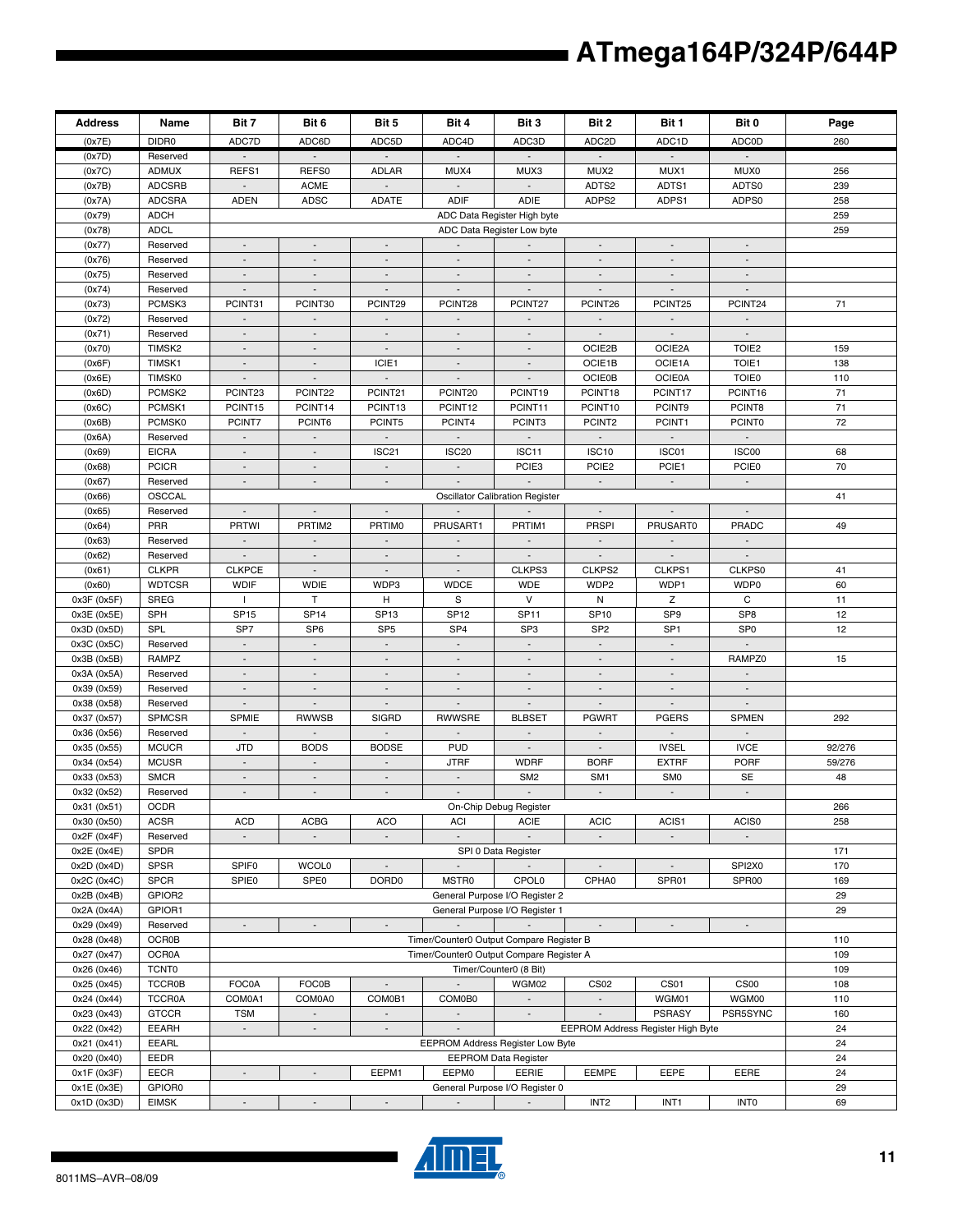

| <b>Address</b> | Name              | Bit 7                    | Bit 6                    | Bit 5                        | Bit 4                    | Bit 3                    | Bit 2                    | Bit 1                    | Bit 0                    | Page |
|----------------|-------------------|--------------------------|--------------------------|------------------------------|--------------------------|--------------------------|--------------------------|--------------------------|--------------------------|------|
| 0x1C (0x3C)    | <b>EIFR</b>       | $\sim$                   |                          | $\overline{a}$               |                          |                          | INTF <sub>2</sub>        | INTF1                    | <b>INTFO</b>             | 69   |
| 0x1B(0x3B)     | <b>PCIFR</b>      | $\overline{\phantom{a}}$ | $\overline{\phantom{a}}$ | $\overline{\phantom{a}}$     | $\overline{\phantom{a}}$ | PCIF <sub>3</sub>        | PCIF <sub>2</sub>        | PCIF1                    | PCIF <sub>0</sub>        | 70   |
| 0x1A (0x3A)    | Reserved          |                          |                          | $\overline{a}$               |                          |                          | $\overline{\phantom{a}}$ | $\overline{\phantom{a}}$ | $\overline{\phantom{a}}$ |      |
| 0x19 (0x39)    | Reserved          | $\overline{\phantom{a}}$ |                          | $\overline{\phantom{a}}$     |                          | $\overline{\phantom{a}}$ | $\overline{\phantom{a}}$ | $\overline{\phantom{a}}$ | $\blacksquare$           |      |
| 0x18 (0x38)    | Reserved          | $\overline{a}$           |                          | $\overline{a}$               |                          |                          |                          |                          | $\overline{\phantom{a}}$ |      |
| 0x17 (0x37)    | TIFR <sub>2</sub> |                          |                          | $\qquad \qquad \blacksquare$ |                          |                          | OCF2B                    | OCF2A                    | TOV <sub>2</sub>         | 160  |
| 0x16 (0x36)    | TIFR1             |                          |                          | ICF1                         |                          |                          | OCF1B                    | OCF1A                    | TOV <sub>1</sub>         | 139  |
| 0x15 (0x35)    | TIFR0             |                          |                          | $\overline{\phantom{a}}$     |                          |                          | <b>OCF0B</b>             | <b>OCF0A</b>             | TOV <sub>0</sub>         | 110  |
| 0x14 (0x34)    | Reserved          |                          |                          | $\overline{a}$               |                          |                          | $\blacksquare$           | $\sim$                   | $\sim$                   |      |
| 0x13 (0x33)    | Reserved          |                          |                          | $\overline{a}$               |                          |                          | $\overline{\phantom{a}}$ | $\overline{\phantom{0}}$ | $\overline{\phantom{a}}$ |      |
| 0x12 (0x32)    | Reserved          | $\overline{\phantom{a}}$ |                          | $\overline{\phantom{a}}$     | $\overline{\phantom{a}}$ | $\overline{\phantom{a}}$ | $\overline{\phantom{a}}$ | $\overline{\phantom{a}}$ | $\overline{\phantom{a}}$ |      |
| 0x11 (0x31)    | Reserved          |                          |                          | $\overline{a}$               |                          |                          | $\overline{\phantom{a}}$ |                          | $\overline{a}$           |      |
| 0x10 (0x30)    | Reserved          | $\overline{\phantom{a}}$ |                          | $\overline{a}$               |                          | $\overline{\phantom{a}}$ | $\overline{\phantom{a}}$ | $\overline{\phantom{a}}$ | $\overline{\phantom{a}}$ |      |
| 0x0F(0x2F)     | Reserved          |                          |                          | $\overline{a}$               |                          |                          |                          |                          | $\frac{1}{2}$            |      |
| 0x0E (0x2E)    | Reserved          |                          |                          | $\qquad \qquad \blacksquare$ |                          |                          |                          |                          | $\overline{\phantom{a}}$ |      |
| 0x0D (0x2D)    | Reserved          |                          |                          | $\overline{a}$               |                          |                          |                          |                          |                          |      |
| 0x0C (0x2C)    | Reserved          |                          |                          | ٠                            |                          |                          |                          |                          |                          |      |
| 0x0B(0x2B)     | <b>PORTD</b>      | PORTD7                   | PORTD6                   | PORTD5                       | PORTD4                   | PORTD3                   | PORTD <sub>2</sub>       | PORTD1                   | PORTD0                   | 93   |
| 0x0A (0x2A)    | <b>DDRD</b>       | DDD <sub>7</sub>         | DDD <sub>6</sub>         | DDD <sub>5</sub>             | DDD <sub>4</sub>         | DDD3                     | DDD <sub>2</sub>         | DDD <sub>1</sub>         | DDD <sub>0</sub>         | 93   |
| 0x09 (0x29)    | PIND              | PIND7                    | PIND <sub>6</sub>        | PIND <sub>5</sub>            | PIND <sub>4</sub>        | PIND <sub>3</sub>        | PIND <sub>2</sub>        | PIND1                    | PIND <sub>0</sub>        | 93   |
| 0x08 (0x28)    | <b>PORTC</b>      | PORTC7                   | PORTC6                   | PORTC5                       | PORTC4                   | PORTC3                   | PORTC <sub>2</sub>       | PORTC1                   | PORTC0                   | 93   |
| 0x07 (0x27)    | <b>DDRC</b>       | DDC7                     | DDC6                     | DDC5                         | DDC4                     | DDC3                     | DDC <sub>2</sub>         | DDC1                     | DDC0                     | 93   |
| 0x06 (0x26)    | <b>PINC</b>       | PINC7                    | PINC6                    | PINC5                        | PINC4                    | PINC <sub>3</sub>        | PINC <sub>2</sub>        | PINC1                    | <b>PINCO</b>             | 93   |
| 0x05 (0x25)    | <b>PORTB</b>      | PORTB7                   | PORTB6                   | PORTB5                       | PORTB4                   | PORTB <sub>3</sub>       | PORTB <sub>2</sub>       | PORTB1                   | PORTB0                   | 92   |
| 0x04 (0x24)    | <b>DDRB</b>       | DDB7                     | DDB6                     | DDB <sub>5</sub>             | DDB4                     | DDB <sub>3</sub>         | DDB <sub>2</sub>         | DDB1                     | DDB0                     | 92   |
| 0x03 (0x23)    | <b>PINB</b>       | PINB7                    | PINB6                    | PINB <sub>5</sub>            | PINB4                    | PINB <sub>3</sub>        | PINB <sub>2</sub>        | PINB1                    | PINB0                    | 92   |
| 0x02 (0x22)    | <b>PORTA</b>      | PORTA7                   | PORTA6                   | PORTA5                       | PORTA4                   | PORTA3                   | PORTA2                   | PORTA1                   | PORTA0                   | 92   |
| 0x01 (0x21)    | <b>DDRA</b>       | DDA7                     | DDA6                     | DDA5                         | DDA4                     | DDA3                     | DDA <sub>2</sub>         | DDA1                     | DDA0                     | 92   |
| 0x00 (0x20)    | <b>PINA</b>       | PINA7                    | PINA6                    | PINA5                        | PINA4                    | PINA3                    | PINA <sub>2</sub>        | PINA1                    | PINA0                    | 92   |

Notes: 1. For compatibility with future devices, reserved bits should be written to zero if accessed. Reserved I/O memory addresses should never be written.

2. I/O registers within the address range \$00 - \$1F are directly bit-accessible using the SBI and CBI instructions. In these registers, the value of single bits can be checked by using the SBIS and SBIC instructions.

- 3. Some of the status flags are cleared by writing a logical one to them. Note that the CBI and SBI instructions will operate on all bits in the I/O register, writing a one back into any flag read as set, thus clearing the flag. The CBI and SBI instructions work with registers 0x00 to 0x1F only.
- 4. When using the I/O specific commands IN and OUT, the I/O addresses \$00 \$3F must be used. When addressing I/O registers as data space using LD and ST instructions, \$20 must be added to these addresses. The ATmega164P/324P/644P is a complex microcontroller with more peripheral units than can be supported within the 64 location reserved in Opcode for the IN and OUT instructions. For the Extended I/O space from \$60 - \$FF, only the ST/STS/STD and LD/LDS/LDD instructions can be used.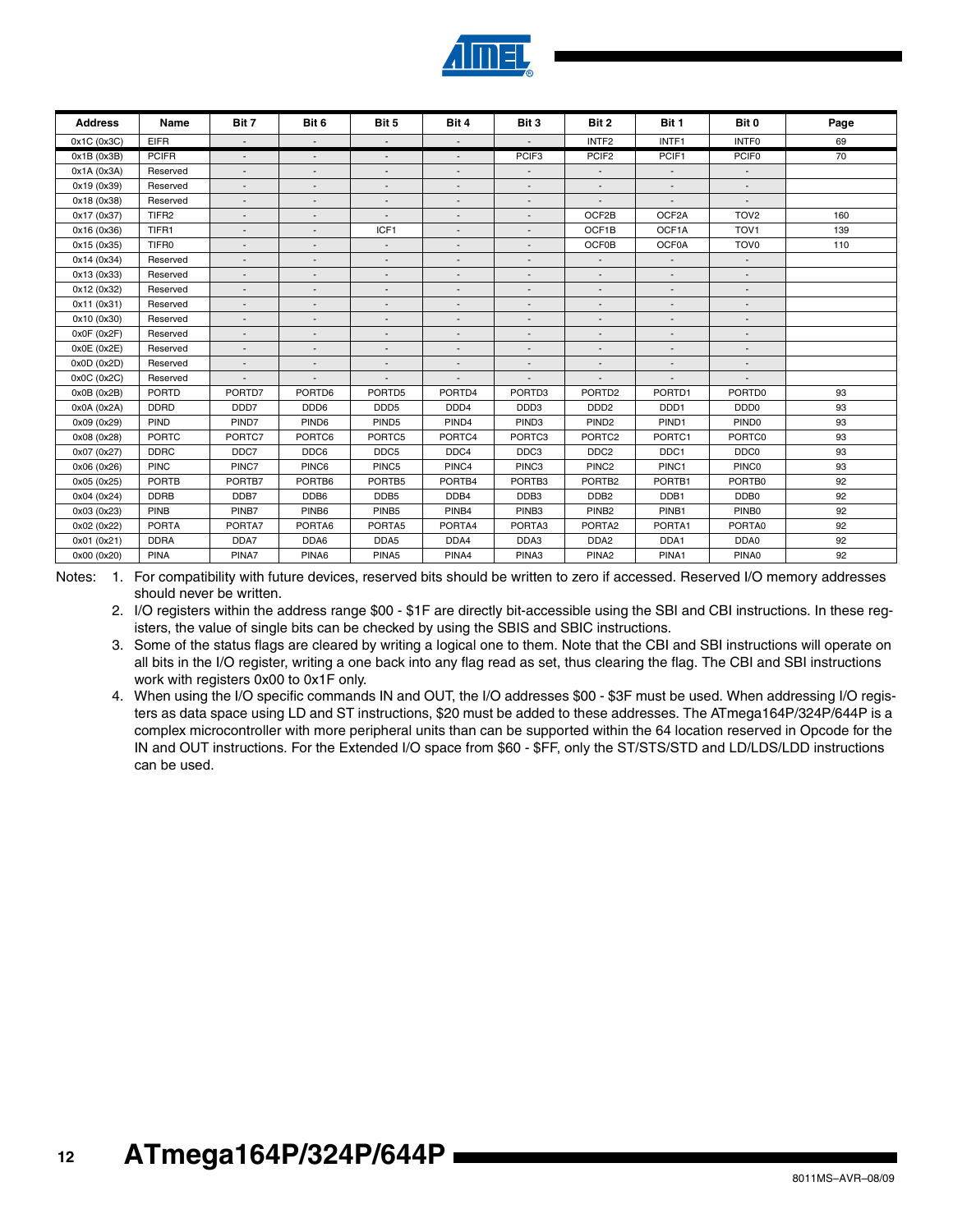## **5. Instruction Set Summary**

| <b>Mnemonics</b>           | <b>Operands</b>                          | <b>Description</b>                                         | Operation                                                                                            | <b>Flags</b>    | #Clocks                      |
|----------------------------|------------------------------------------|------------------------------------------------------------|------------------------------------------------------------------------------------------------------|-----------------|------------------------------|
|                            | <b>ARITHMETIC AND LOGIC INSTRUCTIONS</b> |                                                            |                                                                                                      |                 |                              |
| <b>ADD</b>                 | Rd, Rr                                   | Add two Registers                                          | $Rd \leftarrow Rd + Rr$                                                                              | Z, C, N, V, H   | $\mathbf{1}$                 |
| <b>ADC</b>                 | Rd, Rr                                   | Add with Carry two Registers                               | $Rd \leftarrow Rd + Rr + C$                                                                          | Z, C, N, V, H   | $\mathbf{1}$                 |
| <b>ADIW</b>                | Rdl,K                                    | Add Immediate to Word                                      | $Rdh:Rdl \leftarrow Rdh:Rdl + K$                                                                     | Z.C.N.V.S       | $\overline{c}$               |
| <b>SUB</b>                 | Rd, Rr                                   | Subtract two Registers                                     | $Rd \leftarrow Rd - Rr$                                                                              | Z, C, N, V, H   | $\mathbf{1}$                 |
| <b>SUBI</b>                | Rd, K                                    | Subtract Constant from Register                            | $Rd \leftarrow Rd - K$                                                                               | Z, C, N, V, H   | $\mathbf{1}$                 |
| <b>SBC</b>                 | Rd, Rr                                   | Subtract with Carry two Registers                          | $Rd \leftarrow Rd - Rr - C$                                                                          | Z, C, N, V, H   | $\mathbf{1}$                 |
| <b>SBCI</b>                | Rd, K                                    | Subtract with Carry Constant from Reg.                     | $Rd \leftarrow Rd - K - C$                                                                           | Z, C, N, V, H   | $\mathbf{1}$                 |
| <b>SBIW</b>                | Rdl,K                                    | Subtract Immediate from Word                               | Rdh:Rdl ← Rdh:Rdl - K                                                                                | Z, C, N, V, S   | $\mathbf 2$                  |
| <b>AND</b>                 | Rd, Rr                                   | Logical AND Registers                                      | $Rd \leftarrow Rd \bullet Rr$                                                                        | Z, N, V         | $\mathbf{1}$                 |
| <b>ANDI</b>                | Rd, K                                    | Logical AND Register and Constant                          | $Rd \leftarrow Rd \bullet K$                                                                         | Z, N, V         | $\mathbf{1}$                 |
| OR                         | Rd, Rr                                   | Logical OR Registers                                       | $Rd \leftarrow Rd$ v $Rr$                                                                            | Z, N, V         | $\mathbf{1}$                 |
| ORI                        | Rd, K                                    | Logical OR Register and Constant                           | $Rd \leftarrow Rd \vee K$                                                                            | Z, N, V         | $\mathbf{1}$                 |
| <b>EOR</b>                 | Rd, Rr                                   | <b>Exclusive OR Registers</b>                              | $Rd \leftarrow Rd \oplus Rr$                                                                         | Z, N, V         | $\mathbf{1}$                 |
| <b>COM</b>                 | Rd                                       | One's Complement                                           | $Rd \leftarrow 0xFF - Rd$                                                                            | Z, C, N, V      | $\mathbf{1}$                 |
| <b>NEG</b>                 | Rd                                       | Two's Complement                                           | $Rd \leftarrow 0x00 - Rd$                                                                            | Z, C, N, V, H   | $\mathbf{1}$                 |
| <b>SBR</b>                 | Rd,K                                     | Set Bit(s) in Register                                     | $Rd \leftarrow Rd v K$                                                                               | Z, N, V         | $\mathbf{1}$                 |
| <b>CBR</b>                 | Rd,K                                     | Clear Bit(s) in Register                                   | $Rd \leftarrow Rd \bullet (0xFF - K)$                                                                | Z, N, V         | $\mathbf{1}$                 |
| <b>INC</b>                 | Rd                                       | Increment                                                  | $Rd \leftarrow Rd + 1$                                                                               | Z, N, V         | $\mathbf{1}$                 |
| <b>DEC</b>                 | Rd                                       | Decrement                                                  | $Rd \leftarrow Rd - 1$                                                                               | Z, N, V         | $\mathbf{1}$                 |
| TST                        | Rd<br>Rd                                 | Test for Zero or Minus                                     | $Rd \leftarrow Rd \bullet Rd$                                                                        | Z, N, V         | $\mathbf{1}$                 |
| <b>CLR</b><br><b>SER</b>   | Rd                                       | Clear Register<br>Set Register                             | $Rd \leftarrow Rd \oplus Rd$<br>$Rd \leftarrow 0xFF$                                                 | Z, N, V<br>None | $\mathbf{1}$<br>$\mathbf{1}$ |
| <b>MUL</b>                 |                                          |                                                            | $R1:R0 \leftarrow Rd \times Rr$                                                                      | Z,C             | $\overline{2}$               |
| <b>MULS</b>                | Rd, Rr<br>Rd, Rr                         | <b>Multiply Unsigned</b><br><b>Multiply Signed</b>         | $R1:R0 \leftarrow Rd \times Rr$                                                                      | Z,C             | $\overline{2}$               |
| <b>MULSU</b>               | Rd, Rr                                   | Multiply Signed with Unsigned                              | $R1:R0 \leftarrow Rd \times Rr$                                                                      | Z,C             | $\overline{2}$               |
| <b>FMUL</b>                | Rd, Rr                                   | <b>Fractional Multiply Unsigned</b>                        | $R1:R0 \leftarrow (Rd \times Rr) \leq 1$                                                             | Z,C             | $\overline{2}$               |
| <b>FMULS</b>               | Rd, Rr                                   | <b>Fractional Multiply Signed</b>                          | $R1:R0 \leftarrow (Rd \times Rr) \leq 1$                                                             | Z, C            | $\mathbf 2$                  |
| <b>FMULSU</b>              | Rd, Rr                                   | Fractional Multiply Signed with Unsigned                   | $R1:R0 \leftarrow (Rd \times Rr) \leq 1$                                                             | Z,C             | $\overline{2}$               |
| <b>BRANCH INSTRUCTIONS</b> |                                          |                                                            |                                                                                                      |                 |                              |
| <b>RJMP</b>                | k                                        | Relative Jump                                              | $PC \leftarrow PC + k + 1$                                                                           | None            | $\overline{2}$               |
| <b>IJMP</b>                |                                          | Indirect Jump to (Z)                                       | $PC \leftarrow Z$                                                                                    | None            | $\overline{2}$               |
| <b>JMP</b>                 | k                                        | Direct Jump                                                | $PC \leftarrow k$                                                                                    | None            | 3                            |
| <b>RCALL</b>               | $\mathsf k$                              | Relative Subroutine Call                                   | $PC \leftarrow PC + k + 1$                                                                           | None            | 4                            |
| <b>ICALL</b>               |                                          | Indirect Call to (Z)                                       | $PC \leftarrow Z$                                                                                    | None            | 4                            |
| CALL                       | k                                        | Direct Subroutine Call                                     | $PC \leftarrow k$                                                                                    | None            | 5                            |
| <b>RET</b>                 |                                          | Subroutine Return                                          | $PC \leftarrow$ STACK                                                                                | None            | 5                            |
| RETI                       |                                          | Interrupt Return                                           | $PC \leftarrow$ STACK                                                                                |                 | 5                            |
| <b>CPSE</b>                | Rd, Rr                                   | Compare, Skip if Equal                                     | if (Rd = Rr) $PC \leftarrow PC + 2$ or 3                                                             | None            | 1/2/3                        |
| CP                         | Rd, Rr                                   | Compare                                                    | $Rd - Rr$                                                                                            | Z, N, V, C, H   | $\mathbf{1}$                 |
| CPC                        | Rd, Rr                                   | Compare with Carry                                         | $Rd - Rr - C$                                                                                        | Z, N, V, C, H   | $\mathbf{1}$                 |
| CPI                        | Rd,K                                     | Compare Register with Immediate                            | $Rd - K$                                                                                             | Z, N, V, C, H   | $\mathbf{1}$                 |
| <b>SBRC</b>                | Rr, b                                    | Skip if Bit in Register Cleared                            | if $(Rr(b)=0) PC \leftarrow PC + 2$ or 3                                                             | None            | 1/2/3                        |
| <b>SBRS</b>                | Rr, b                                    | Skip if Bit in Register is Set                             | if $(Rr(b)=1) PC \leftarrow PC + 2$ or 3                                                             | None            | 1/2/3                        |
| <b>SBIC</b><br>SBIS        | P, b<br>P, b                             | Skip if Bit in I/O Register Cleared                        | if $(P(b)=0) PC \leftarrow PC + 2$ or 3<br>if $(P(b)=1) PC \leftarrow PC + 2$ or 3                   | None<br>None    | 1/2/3<br>1/2/3               |
| <b>BRBS</b>                |                                          | Skip if Bit in I/O Register is Set                         |                                                                                                      | None            | 1/2                          |
| <b>BRBC</b>                | s, k<br>s, k                             | Branch if Status Flag Set<br>Branch if Status Flag Cleared | if (SREG(s) = 1) then $PC \leftarrow PC + k + 1$<br>if (SREG(s) = 0) then $PC \leftarrow PC + k + 1$ | None            | 1/2                          |
| <b>BREQ</b>                | k                                        | Branch if Equal                                            | if $(Z = 1)$ then $PC \leftarrow PC + k + 1$                                                         | None            | 1/2                          |
| <b>BRNE</b>                | k                                        | Branch if Not Equal                                        | if $(Z = 0)$ then $PC \leftarrow PC + k + 1$                                                         | None            | 1/2                          |
| <b>BRCS</b>                | k                                        | <b>Branch if Carry Set</b>                                 | if $(C = 1)$ then $PC \leftarrow PC + k + 1$                                                         | None            | 1/2                          |
| <b>BRCC</b>                | k                                        | Branch if Carry Cleared                                    | if $(C = 0)$ then $PC \leftarrow PC + k + 1$                                                         | None            | 1/2                          |
| <b>BRSH</b>                | k                                        | Branch if Same or Higher                                   | if $(C = 0)$ then $PC \leftarrow PC + k + 1$                                                         | None            | 1/2                          |
| <b>BRLO</b>                | k                                        | Branch if Lower                                            | if $(C = 1)$ then $PC \leftarrow PC + k + 1$                                                         | None            | 1/2                          |
| BRMI                       | k                                        | <b>Branch if Minus</b>                                     | if $(N = 1)$ then $PC \leftarrow PC + k + 1$                                                         | None            | 1/2                          |
| <b>BRPL</b>                | k                                        | Branch if Plus                                             | if $(N = 0)$ then $PC \leftarrow PC + k + 1$                                                         | None            | 1/2                          |
| <b>BRGE</b>                | k                                        | Branch if Greater or Equal, Signed                         | if $(N \oplus V = 0)$ then $PC \leftarrow PC + k + 1$                                                | None            | 1/2                          |
| <b>BRLT</b>                | k                                        | Branch if Less Than Zero, Signed                           | if $(N \oplus V = 1)$ then $PC \leftarrow PC + k + 1$                                                | None            | 1/2                          |
| <b>BRHS</b>                | k                                        | Branch if Half Carry Flag Set                              | if $(H = 1)$ then PC $\leftarrow$ PC + k + 1                                                         | None            | 1/2                          |
| <b>BRHC</b>                | k                                        | Branch if Half Carry Flag Cleared                          | if $(H = 0)$ then PC $\leftarrow$ PC + k + 1                                                         | None            | 1/2                          |
| <b>BRTS</b>                | k                                        | Branch if T Flag Set                                       | if $(T = 1)$ then PC $\leftarrow$ PC + k + 1                                                         | None            | 1/2                          |
| <b>BRTC</b>                | k                                        | Branch if T Flag Cleared                                   | if $(T = 0)$ then $PC \leftarrow PC + k + 1$                                                         | None            | 1/2                          |
| <b>BRVS</b>                | $\mathsf k$                              | Branch if Overflow Flag is Set                             | if (V = 1) then $PC \leftarrow PC + k + 1$                                                           | None            | 1/2                          |

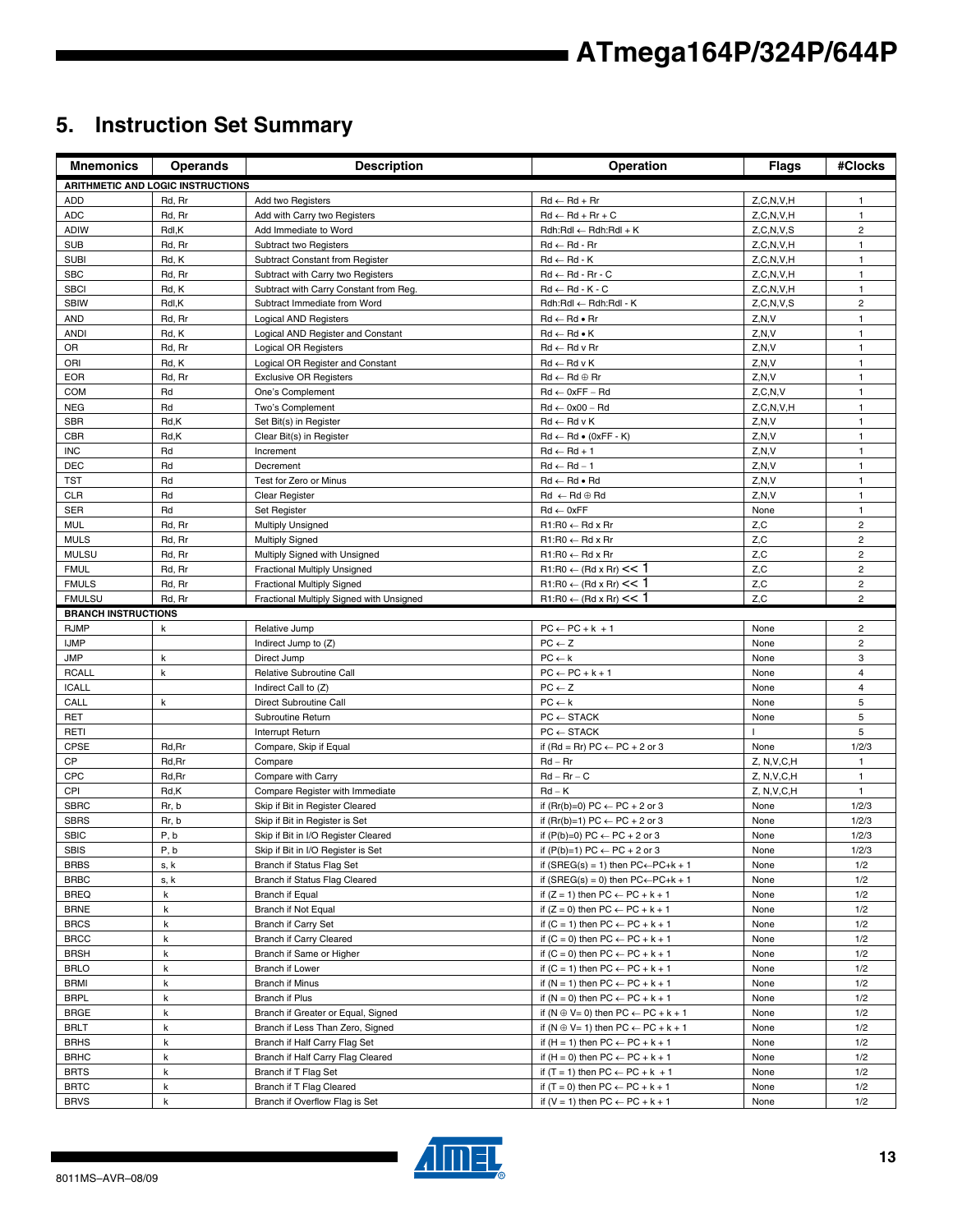

| <b>Mnemonics</b>                                | <b>Operands</b>       | <b>Description</b>                             | Operation                                                                               | <b>Flags</b>    | #Clocks                          |
|-------------------------------------------------|-----------------------|------------------------------------------------|-----------------------------------------------------------------------------------------|-----------------|----------------------------------|
| <b>BRVC</b>                                     | k                     | Branch if Overflow Flag is Cleared             | if $(V = 0)$ then $PC \leftarrow PC + k + 1$                                            | None            | 1/2                              |
| <b>BRIE</b>                                     | k                     | Branch if Interrupt Enabled                    | if ( $1 = 1$ ) then $PC \leftarrow PC + k + 1$                                          | None            | 1/2                              |
| <b>BRID</b>                                     | $\mathsf{k}$          | Branch if Interrupt Disabled                   | if ( $1 = 0$ ) then $PC \leftarrow PC + k + 1$                                          | None            | 1/2                              |
| BIT AND BIT-TEST INSTRUCTIONS                   |                       |                                                |                                                                                         |                 |                                  |
| <b>SBI</b>                                      | P,b                   | Set Bit in I/O Register                        | $I/O(P,b) \leftarrow 1$                                                                 | None            | $\overline{2}$                   |
| CBI                                             | P,b                   | Clear Bit in I/O Register                      | $I/O(P,b) \leftarrow 0$                                                                 | None            | $\overline{2}$                   |
| LSL                                             | Rd                    | Logical Shift Left                             | $Rd(n+1) \leftarrow Rd(n), Rd(0) \leftarrow 0$                                          | Z, C, N, V      | $\mathbf{1}$                     |
| <b>LSR</b>                                      | Rd                    | Logical Shift Right                            | $Rd(n) \leftarrow Rd(n+1), Rd(7) \leftarrow 0$                                          | Z, C, N, V      | 1                                |
| <b>ROL</b>                                      | Rd                    | Rotate Left Through Carry                      | $Rd(0) \leftarrow C, Rd(n+1) \leftarrow Rd(n), C \leftarrow Rd(7)$                      | Z, C, N, V      | $\mathbf{1}$                     |
| <b>ROR</b>                                      | Rd                    | Rotate Right Through Carry                     | $Rd(7) \leftarrow C, Rd(n) \leftarrow Rd(n+1), C \leftarrow Rd(0)$                      | Z, C, N, V      | 1                                |
| <b>ASR</b><br><b>SWAP</b>                       | Rd<br>Rd              | Arithmetic Shift Right                         | $Rd(n) \leftarrow Rd(n+1), n=06$                                                        | Z, C, N, V      | 1<br>$\mathbf{1}$                |
| <b>BSET</b>                                     | $\mathsf{s}$          | Swap Nibbles<br>Flag Set                       | $Rd(30) \leftarrow Rd(74), Rd(74) \leftarrow Rd(30)$<br>$SREG(s) \leftarrow 1$          | None<br>SREG(s) | 1                                |
| <b>BCLR</b>                                     | $\mathbf s$           | Flag Clear                                     | $SREG(s) \leftarrow 0$                                                                  | SREG(s)         | 1                                |
| <b>BST</b>                                      | Rr, b                 | Bit Store from Register to T                   | $T \leftarrow Rr(b)$                                                                    | $\top$          | $\mathbf{1}$                     |
| <b>BLD</b>                                      | Rd, b                 | Bit load from T to Register                    | $Rd(b) \leftarrow T$                                                                    | None            | 1                                |
| <b>SEC</b>                                      |                       | Set Carry                                      | $C \leftarrow 1$                                                                        | C               | $\mathbf{1}$                     |
| <b>CLC</b>                                      |                       | Clear Carry                                    | $C \leftarrow 0$                                                                        | $\mathbf C$     | $\mathbf{1}$                     |
| <b>SEN</b>                                      |                       | Set Negative Flag                              | $N \leftarrow 1$                                                                        | ${\sf N}$       | $\mathbf{1}$                     |
| <b>CLN</b>                                      |                       | Clear Negative Flag                            | $N \leftarrow 0$                                                                        | N               | 1                                |
| <b>SEZ</b>                                      |                       | Set Zero Flag                                  | $Z \leftarrow 1$                                                                        | Z               | $\mathbf{1}$                     |
| CLZ                                             |                       | Clear Zero Flag                                | $Z \leftarrow 0$                                                                        | $\mathsf Z$     | 1                                |
| SEI                                             |                       | Global Interrupt Enable                        | $I \leftarrow 1$                                                                        |                 | 1                                |
| <b>CLI</b>                                      |                       | Global Interrupt Disable                       | $I \leftarrow 0$                                                                        |                 | $\mathbf{1}$                     |
| <b>SES</b>                                      |                       | Set Signed Test Flag                           | $S \leftarrow 1$                                                                        | S               | $\mathbf{1}$                     |
| <b>CLS</b>                                      |                       | Clear Signed Test Flag                         | $S \leftarrow 0$                                                                        | S               | $\mathbf{1}$                     |
| <b>SEV</b>                                      |                       | Set Twos Complement Overflow.                  | $\mathsf{V}\leftarrow\mathsf{1}$                                                        | $\vee$          | $\mathbf{1}$                     |
| <b>CLV</b>                                      |                       | Clear Twos Complement Overflow                 | $V \leftarrow 0$                                                                        | $\vee$          | 1                                |
| <b>SET</b>                                      |                       | Set T in SREG                                  | $T \leftarrow 1$                                                                        | T               | $\mathbf{1}$                     |
| <b>CLT</b>                                      |                       | Clear T in SREG                                | $T \leftarrow 0$                                                                        | T               | 1                                |
| <b>SEH</b>                                      |                       | Set Half Carry Flag in SREG                    | $H \leftarrow 1$                                                                        | H               | $\mathbf{1}$                     |
| <b>CLH</b>                                      |                       | Clear Half Carry Flag in SREG                  | $H \leftarrow 0$                                                                        | н               | $\mathbf{1}$                     |
| <b>DATA TRANSFER INSTRUCTIONS</b><br><b>MOV</b> | Rd, Rr                | Move Between Registers                         | $Rd \leftarrow Rr$                                                                      | None            | 1                                |
| <b>MOVW</b>                                     | Rd, Rr                | Copy Register Word                             | Rd+1:Rd ← Rr+1:Rr                                                                       | None            | 1                                |
| LDI                                             | Rd, K                 | Load Immediate                                 | $Rd \leftarrow K$                                                                       | None            | $\mathbf{1}$                     |
| LD                                              | Rd, X                 | Load Indirect                                  | $Rd \leftarrow (X)$                                                                     | None            | $\overline{2}$                   |
| LD                                              | $Rd, X+$              | Load Indirect and Post-Inc.                    | $Rd \leftarrow (X), X \leftarrow X + 1$                                                 | None            | $\overline{2}$                   |
| LD                                              | $Rd, -X$              | Load Indirect and Pre-Dec.                     | $X \leftarrow X - 1$ , Rd $\leftarrow (X)$                                              | None            | $\overline{c}$                   |
| LD                                              | Rd, Y                 | Load Indirect                                  | $Rd \leftarrow (Y)$                                                                     | None            | $\overline{c}$                   |
| LD                                              | $Rd, Y+$              | Load Indirect and Post-Inc.                    | $Rd \leftarrow (Y), Y \leftarrow Y + 1$                                                 | None            | $\overline{2}$                   |
| LD                                              | <b>Rd, - Y</b>        | Load Indirect and Pre-Dec.                     | $Y \leftarrow Y - 1$ , Rd $\leftarrow (Y)$                                              | None            | $\overline{2}$                   |
| LDD                                             | Rd, Y+q               | Load Indirect with Displacement                | $Rd \leftarrow (Y + q)$                                                                 | None            | $\overline{2}$                   |
| LD                                              | Rd, Z                 | Load Indirect                                  | $Rd \leftarrow (Z)$                                                                     | None            | $\overline{c}$                   |
| LD                                              | $Rd, Z+$              | Load Indirect and Post-Inc.                    | $Rd \leftarrow (Z), Z \leftarrow Z+1$                                                   | None            | $\overline{\mathbf{c}}$          |
| LD                                              | <b>Rd, -Z</b>         | Load Indirect and Pre-Dec.                     | $Z \leftarrow Z - 1$ , Rd $\leftarrow (Z)$                                              | None            | $\overline{2}$                   |
| LDD                                             | $Rd, Z+q$             | Load Indirect with Displacement                | $Rd \leftarrow (Z + q)$                                                                 | None            | $\overline{2}$                   |
| LDS                                             | Rd, k                 | Load Direct from SRAM                          | $Rd \leftarrow (k)$                                                                     | None            | $\overline{2}$                   |
| ST                                              | X, Rr                 | Store Indirect                                 | $(X) \leftarrow Rr$                                                                     | None            | $\overline{2}$                   |
| <b>ST</b>                                       | $X_{+}$ , Rr          | Store Indirect and Post-Inc.                   | $(X) \leftarrow$ Rr, $X \leftarrow X + 1$                                               | None            | $\overline{2}$                   |
| ST                                              | - X, Rr               | Store Indirect and Pre-Dec.                    | $X \leftarrow X - 1$ , $(X) \leftarrow Rr$                                              | None            | $\overline{2}$                   |
| <b>ST</b><br><b>ST</b>                          | Y, Rr<br>$Y_{+}$ , Rr | Store Indirect<br>Store Indirect and Post-Inc. | $(Y) \leftarrow Rr$                                                                     | None            | $\overline{2}$<br>$\overline{2}$ |
| ST                                              | - Y, Rr               | Store Indirect and Pre-Dec.                    | $(Y) \leftarrow$ Rr, $Y \leftarrow Y + 1$<br>$Y \leftarrow Y - 1$ , $(Y) \leftarrow Rr$ | None<br>None    | $\overline{2}$                   |
| <b>STD</b>                                      | Y+q,Rr                | Store Indirect with Displacement               | $(Y + q) \leftarrow Rr$                                                                 | None            | $\overline{2}$                   |
| ST                                              | Z, Rr                 | Store Indirect                                 | $(Z) \leftarrow$ Rr                                                                     | None            | $\overline{2}$                   |
| ST                                              | $Z+$ , Rr             | Store Indirect and Post-Inc.                   | $(Z) \leftarrow$ Rr, $Z \leftarrow Z + 1$                                               | None            | $\overline{2}$                   |
| ST                                              | -Z, Rr                | Store Indirect and Pre-Dec.                    | $Z \leftarrow Z - 1$ , $(Z) \leftarrow Rr$                                              | None            | $\overline{2}$                   |
| <b>STD</b>                                      | $Z + q, Rr$           | Store Indirect with Displacement               | $(Z + q) \leftarrow Rr$                                                                 | None            | $\overline{2}$                   |
| STS                                             | k, Rr                 | Store Direct to SRAM                           | $(k) \leftarrow Rr$                                                                     | None            | $\overline{2}$                   |
| LPM                                             |                       | Load Program Memory                            | $R0 \leftarrow (Z)$                                                                     | None            | 3                                |
| LPM                                             | Rd, Z                 | Load Program Memory                            | $Rd \leftarrow (Z)$                                                                     | None            | 3                                |
| LPM                                             | $Rd, Z+$              | Load Program Memory and Post-Inc               | $Rd \leftarrow (Z), Z \leftarrow Z+1$                                                   | None            | 3                                |
| <b>ELPM</b>                                     |                       | <b>Extended Load Program Memory</b>            | $RO \leftarrow (RAMPZ:Z)$                                                               | None            | 3                                |
| <b>ELPM</b>                                     | Rd, Z                 | <b>Extended Load Program Memory</b>            | $Rd \leftarrow (Z)$                                                                     | None            | 3                                |
| <b>ELPM</b>                                     | $Rd, Z+$              | Extended Load Program Memory                   | Rd ← (RAMPZ:Z), RAMPZ:Z ← RAMPZ:Z+1                                                     | None            | 3                                |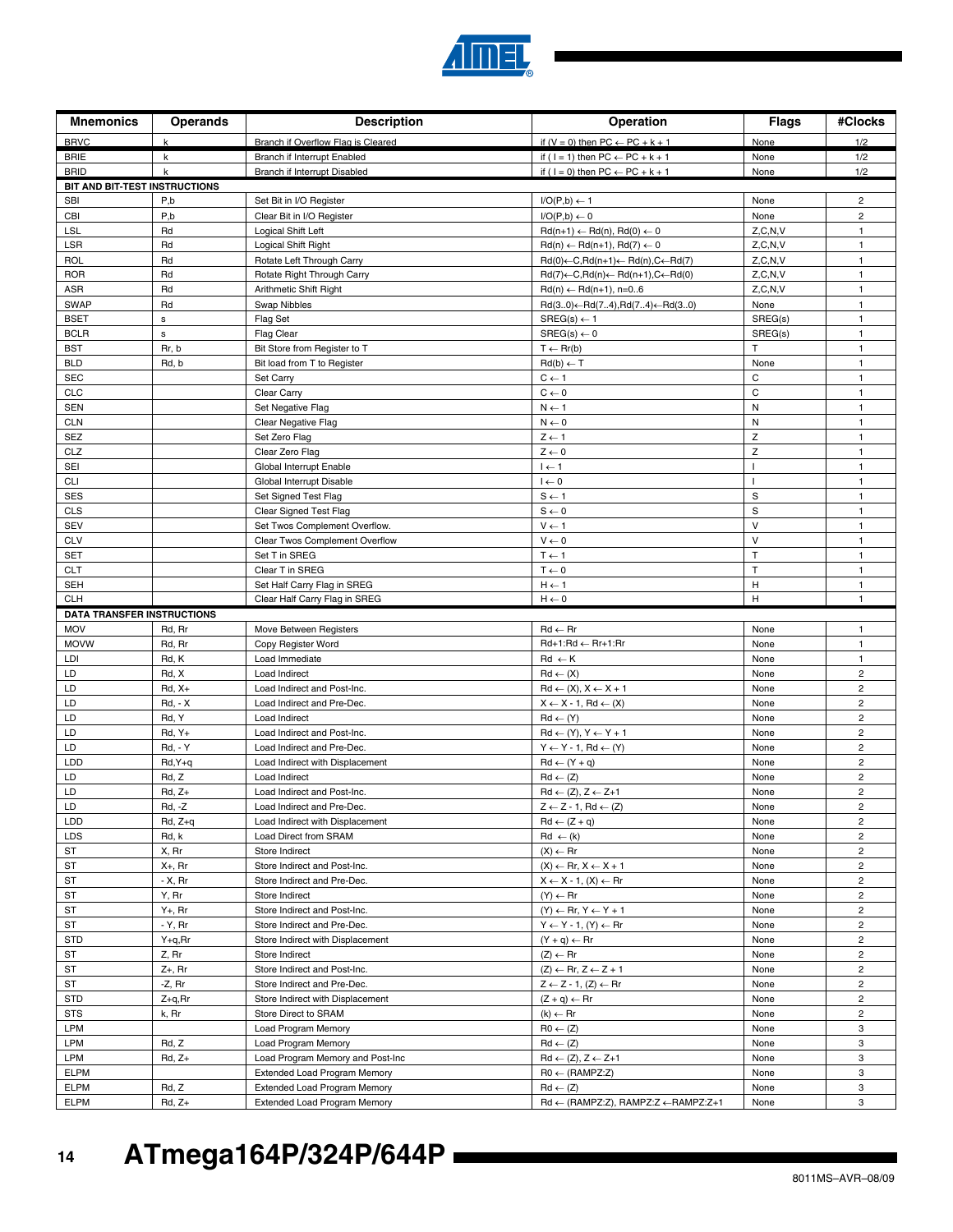| <b>Mnemonics</b>                | <b>Operands</b> | <b>Description</b>      | Operation                                | <b>Flags</b> | #Clocks |
|---------------------------------|-----------------|-------------------------|------------------------------------------|--------------|---------|
| <b>SPM</b>                      |                 | Store Program Memory    | $(Z) \leftarrow R1:R0$                   | None         |         |
| IN                              | Rd. P           | In Port                 | $Rd \leftarrow P$                        | None         |         |
| OUT                             | P, Rr           | Out Port                | $P \leftarrow Rr$                        | None         |         |
| <b>PUSH</b>                     | <b>Rr</b>       | Push Register on Stack  | $STACK \leftarrow$ Rr                    | None         |         |
| <b>POP</b>                      | Rd              | Pop Register from Stack | $Rd \leftarrow$ STACK                    | None         |         |
| <b>MCU CONTROL INSTRUCTIONS</b> |                 |                         |                                          |              |         |
| <b>NOP</b>                      |                 | No Operation            |                                          | None         |         |
| <b>SLEEP</b>                    |                 | Sleep                   | (see specific descr. for Sleep function) | None         |         |
| <b>WDR</b>                      |                 | <b>Watchdog Reset</b>   | (see specific descr. for WDR/timer)      | None         |         |
| <b>BREAK</b>                    |                 | <b>Break</b>            | For On-chip Debug Only                   | None         | N/A     |



▊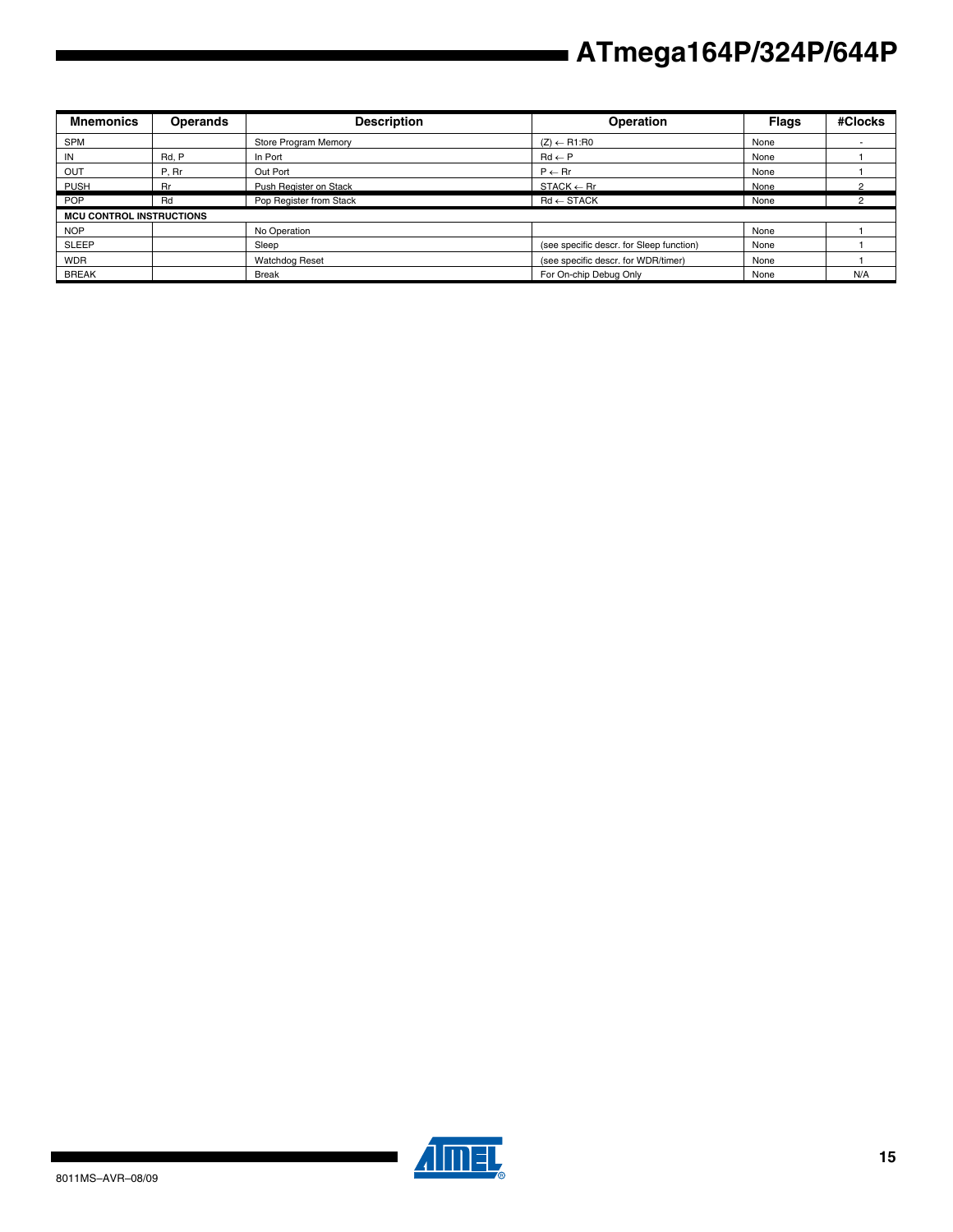

## **6. Ordering Information**

## **6.1 ATmega164P**

| Speed (MHz) <sup>(3)</sup> | <b>Power Supply</b> | <b>Ordering Code</b>            | Package <sup>(1</sup> | <b>Operational Range</b>                 |  |  |
|----------------------------|---------------------|---------------------------------|-----------------------|------------------------------------------|--|--|
|                            |                     | ATmega164PV-10AU <sup>(2)</sup> | 44A                   |                                          |  |  |
| 10                         | $1.8 - 5.5V$        | ATmega164PV-10PU $(2)$          | 40P6                  |                                          |  |  |
|                            |                     | ATmega164PV-10MU $(2)$          | 44M1                  | Industrial                               |  |  |
|                            |                     | ATmega164P-20AU <sup>(2)</sup>  | 44A                   | $(-40^{\circ}C \text{ to } 85^{\circ}C)$ |  |  |
| 20                         | $2.7 - 5.5V$        | $ATmega164P-20PU(2)$            | 40P6                  |                                          |  |  |
|                            |                     | ATmega164P-20MU $(2)$           | 44M1                  |                                          |  |  |

Notes: 1. This device can also be supplied in wafer form. Please contact your local Atmel sales office for detailed ordering information and minimum quantities.

- 2. Pb-free packaging, complies to the European Directive for Restriction of Hazardous Substances (RoHS directive). Also Halide free and fully Green.
- 3. For Speed vs.  $V_{CC}$  see "Speed Grades" on page 329.

| Package Type |                                                                                                                |  |  |  |
|--------------|----------------------------------------------------------------------------------------------------------------|--|--|--|
| 44A          | 44-lead, Thin (1.0 mm) Plastic Gull Wing Quad Flat Package (TQFP)                                              |  |  |  |
| 40P6         | 40-pin, 0.600" Wide, Plastic Dual Inline Package (PDIP)                                                        |  |  |  |
| 44M1         | 44-pad, 7 x 7 x 1.0 mm body, lead pitch 0.50 mm, Thermally Enhanced Plastic Very Thin Quad Flat No-Lead (VQFN) |  |  |  |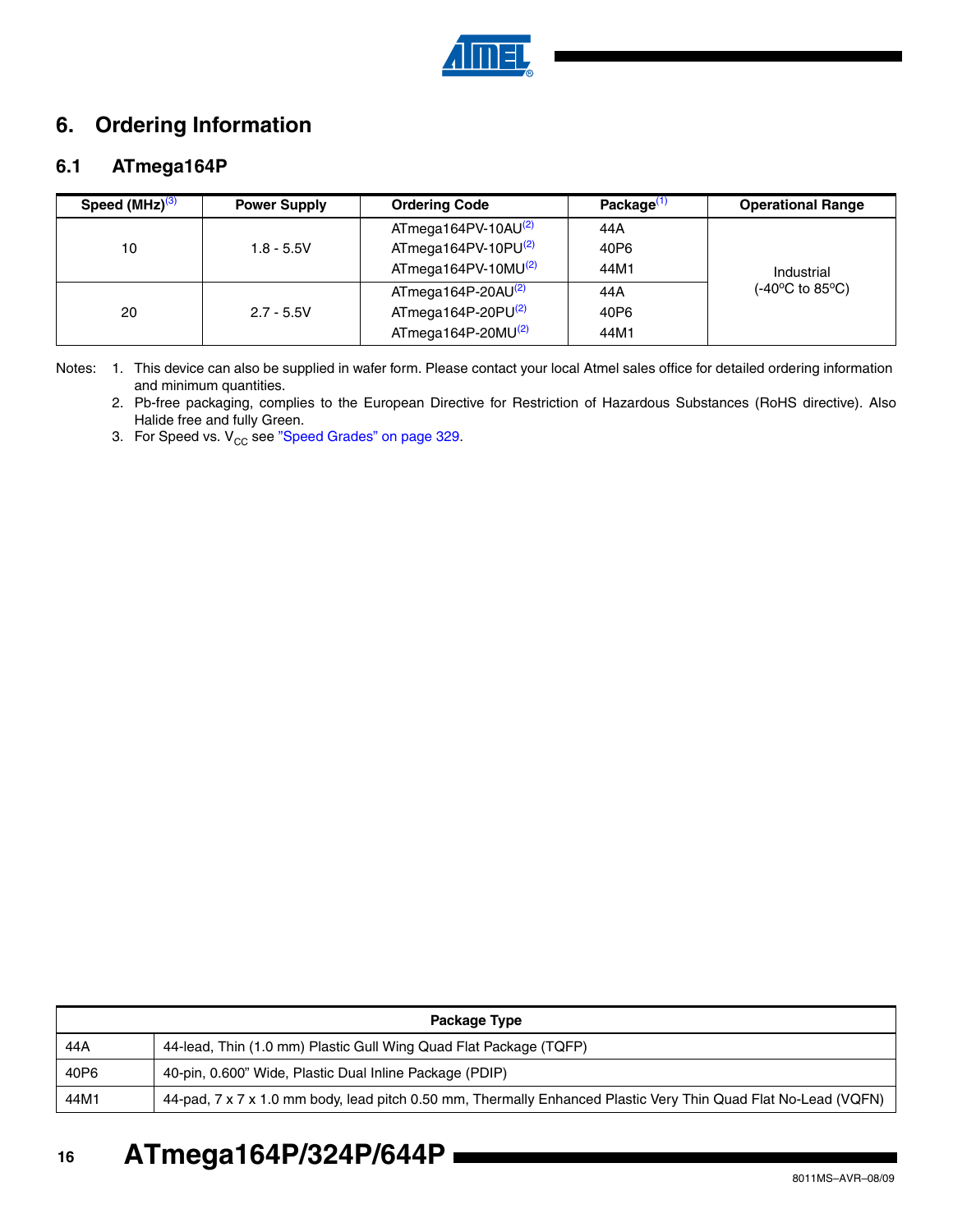## **6.2 ATmega324P**

| Speed $(MHz)^{(3)}$ | <b>Power Supply</b> | <b>Ordering Code</b>            | Package <sup>(1)</sup> | <b>Operational Range</b> |
|---------------------|---------------------|---------------------------------|------------------------|--------------------------|
|                     | $1.8 - 5.5V$        | ATmega324PV-10AU <sup>(2)</sup> | 44A                    | Industrial               |
| 10                  |                     | $ATmega324PV-10PU(2)$           | 40P6                   |                          |
|                     |                     | ATmega324PV-10MU $^{(2)}$       | 44M1                   |                          |
|                     | $2.7 - 5.5V$        | ATmega324P-20AU $^{(2)}$        | 44A                    | (-40°C to 85°C)          |
| 20                  |                     | ATmega324P-20PU $(2)$           | 40P6                   |                          |
|                     |                     | ATmega324P-20MU $(2)$           | 44M1                   |                          |

Notes: 1. This device can also be supplied in wafer form. Please contact your local Atmel sales office for detailed ordering information and minimum quantities.

2. Pb-free packaging, complies to the European Directive for Restriction of Hazardous Substances (RoHS directive). Also Halide free and fully Green.

3. For Speed vs.  $V_{CC}$  see "Speed Grades" on page 329.

| Package Type |                                                                                                                |  |  |  |
|--------------|----------------------------------------------------------------------------------------------------------------|--|--|--|
| 44A          | 44-lead, Thin (1.0 mm) Plastic Gull Wing Quad Flat Package (TQFP)                                              |  |  |  |
| 40P6         | 40-pin, 0.600" Wide, Plastic Dual Inline Package (PDIP)                                                        |  |  |  |
| 44M1         | 44-pad, 7 x 7 x 1.0 mm Body, lead pitch 0.50 mm, Thermally Enhanced Plastic Very Thin Quad Flat No-Lead (VQFN) |  |  |  |

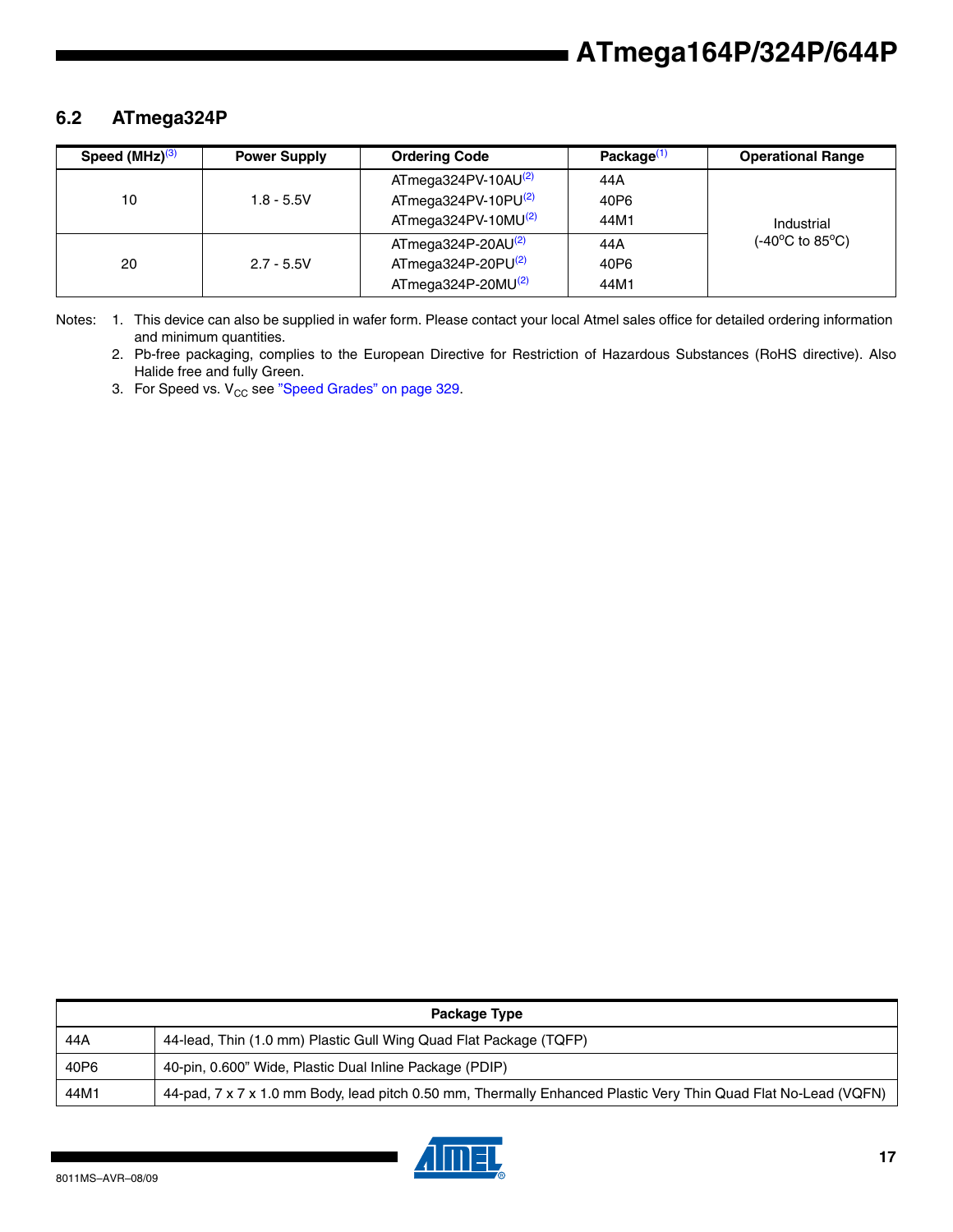

## **6.3 ATmega644P**

| Speed (MHz) <sup>(3)</sup> | <b>Power Supply</b> | <b>Ordering Code</b>      | Package <sup>(1)</sup> | <b>Operational Range</b>             |
|----------------------------|---------------------|---------------------------|------------------------|--------------------------------------|
|                            | $1.8 - 5.5V$        | ATmega644PV-10AU $(2)$    | 44A                    | Industrial                           |
| 10                         |                     | $ATmega644PV-10PU(2)$     | 40P6                   |                                      |
|                            |                     | ATmega644PV-10MU $^{(2)}$ | 44M1                   |                                      |
|                            | $2.7 - 5.5V$        | ATmega644P-20AU $^{(2)}$  | 44 A                   | $(-40^{\circ}$ C to 85 $^{\circ}$ C) |
| 20                         |                     | ATmega644P-20PU $(2)$     | 40P6                   |                                      |
|                            |                     | ATmega644P-20MU $(2)$     | 44M1                   |                                      |

Notes: 1. This device can also be supplied in wafer form. Please contact your local Atmel sales office for detailed ordering information and minimum quantities.

2. Pb-free packaging, complies to the European Directive for Restriction of Hazardous Substances (RoHS directive). Also Halide free and fully Green.

3. For Speed vs.  $V_{CC}$  see "Speed Grades" on page 329.

| Package Type |                                                                                                                |  |  |
|--------------|----------------------------------------------------------------------------------------------------------------|--|--|
| 44 A         | 44-lead, Thin (1.0 mm) Plastic Gull Wing Quad Flat Package (TQFP)                                              |  |  |
| 40P6         | 40-pin, 0.600" Wide, Plastic Dual Inline Package (PDIP)                                                        |  |  |
| 44M1         | 44-pad, 7 x 7 x 1.0 mm body, lead pitch 0.50 mm, Thermally Enhanced Plastic Very Thin Quad Flat No-Lead (VQFN) |  |  |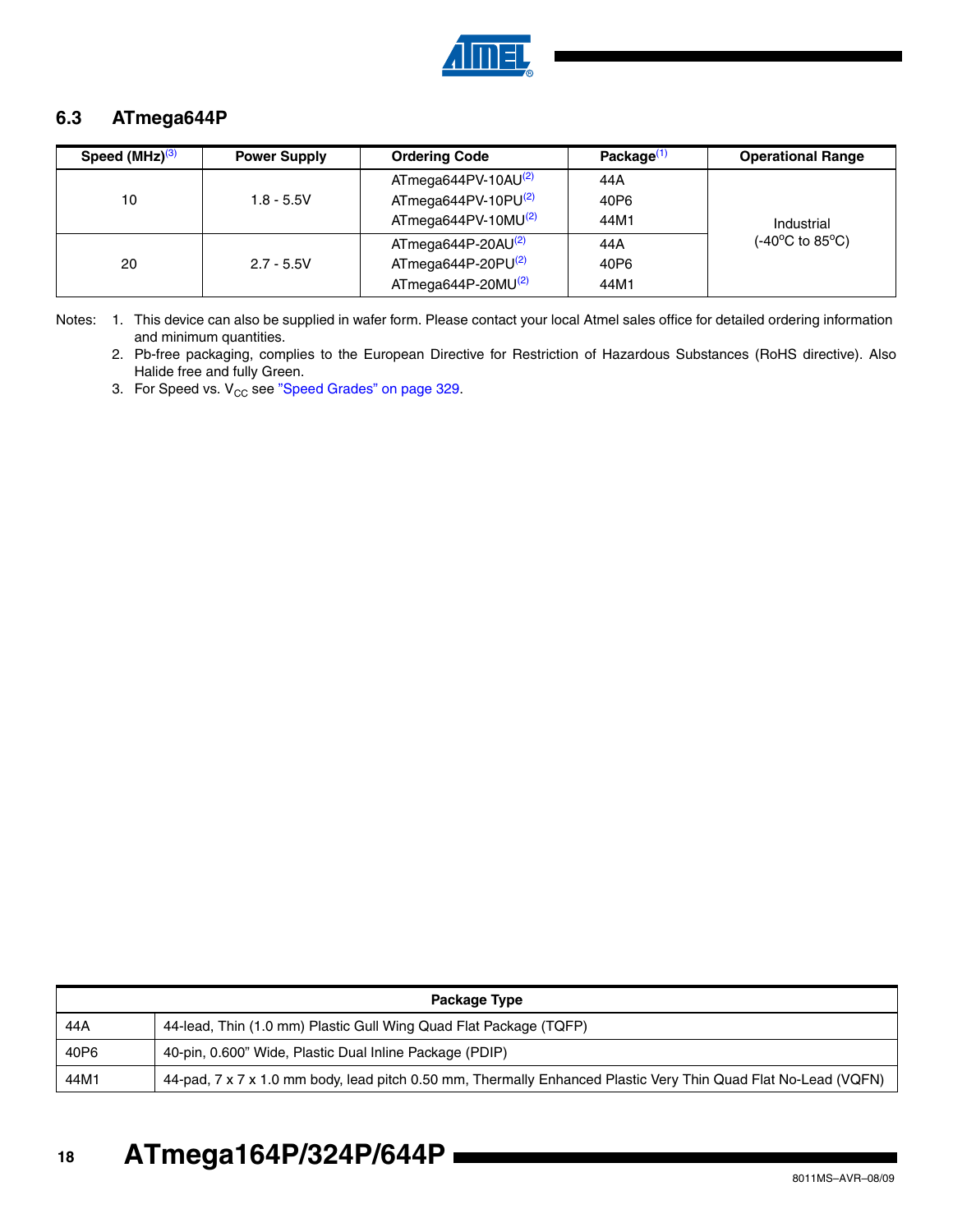## <span id="page-18-0"></span>**7. Packaging Information**

## **7.1 44A**



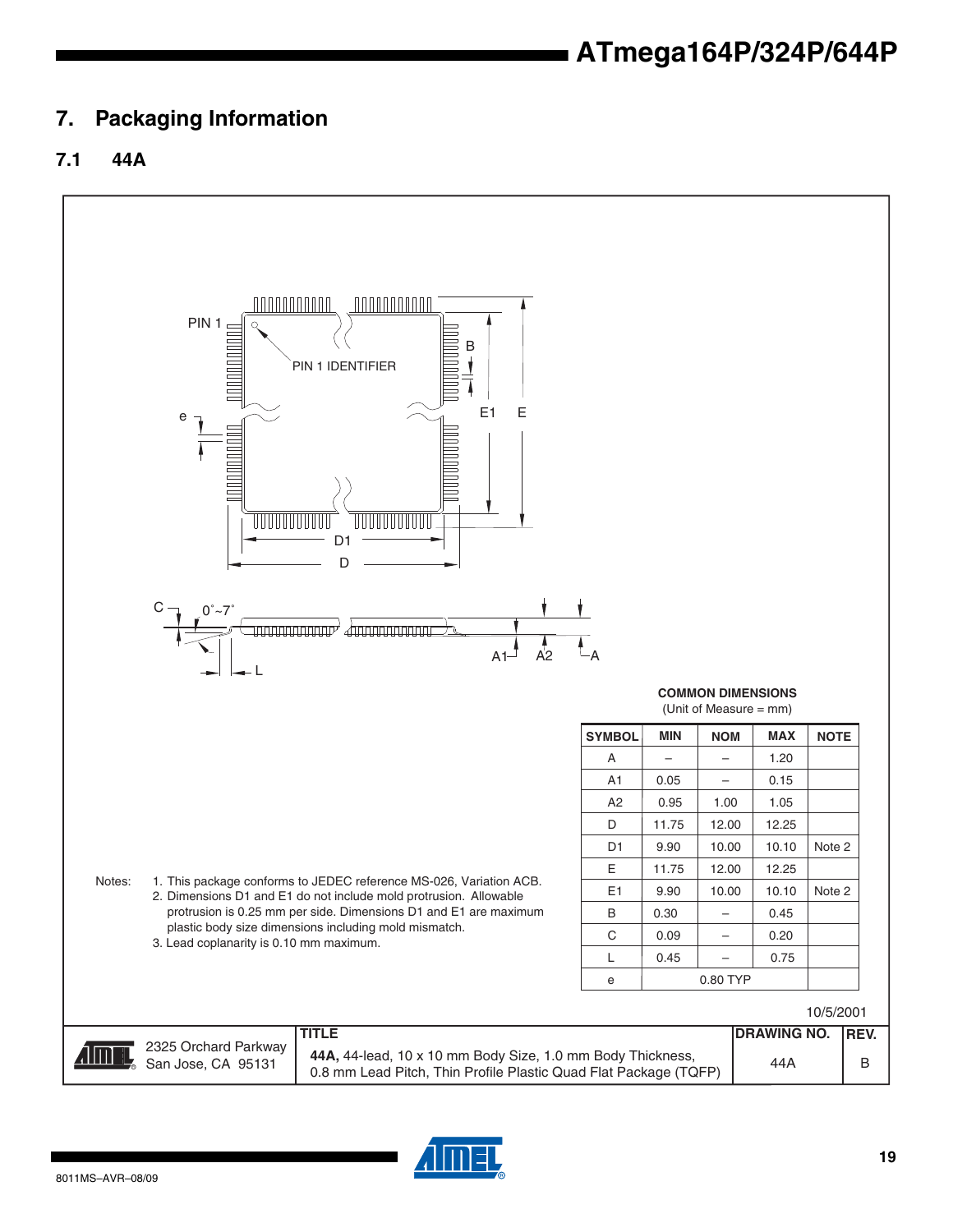

## **7.2 40P6**

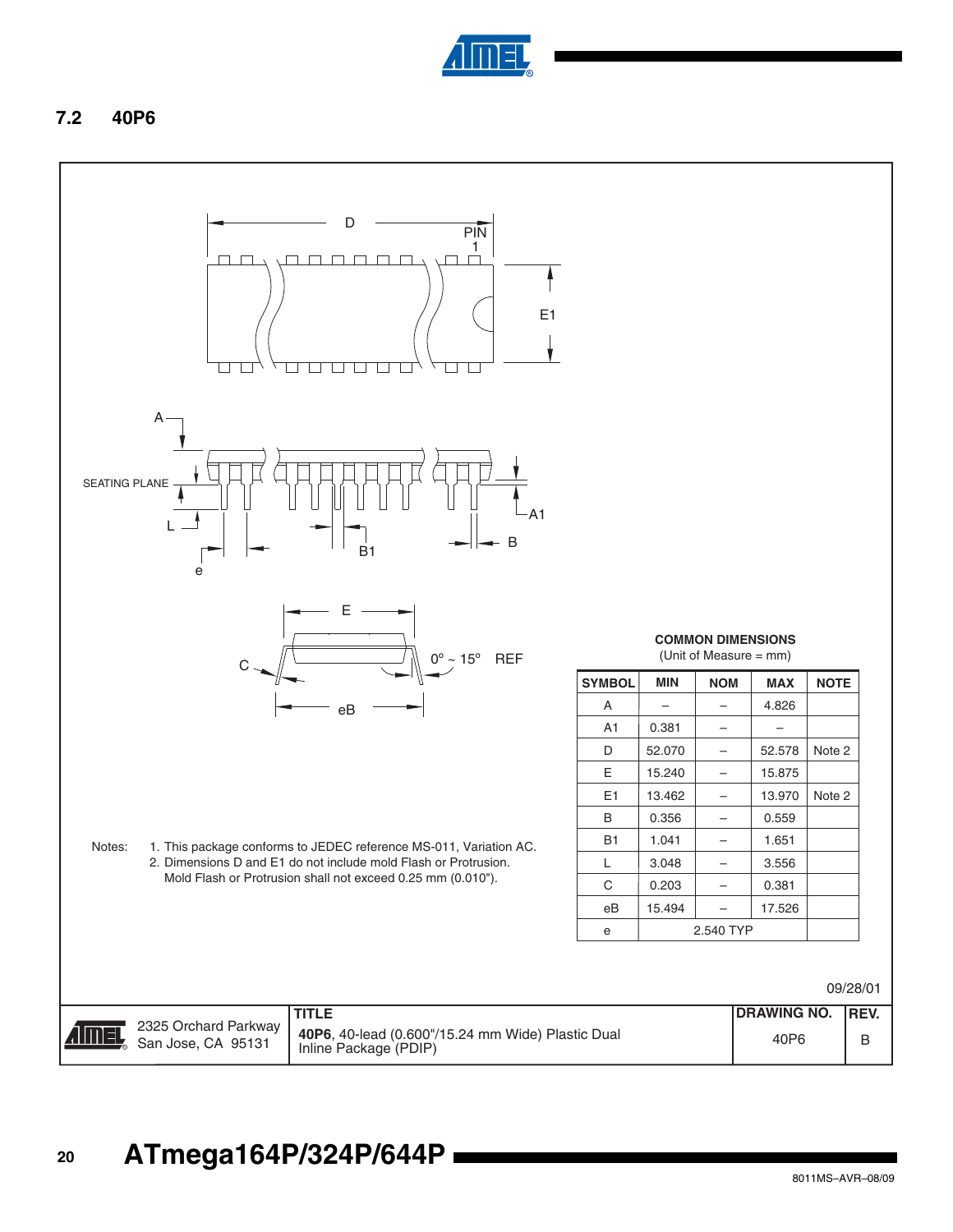## **7.3 44M1**

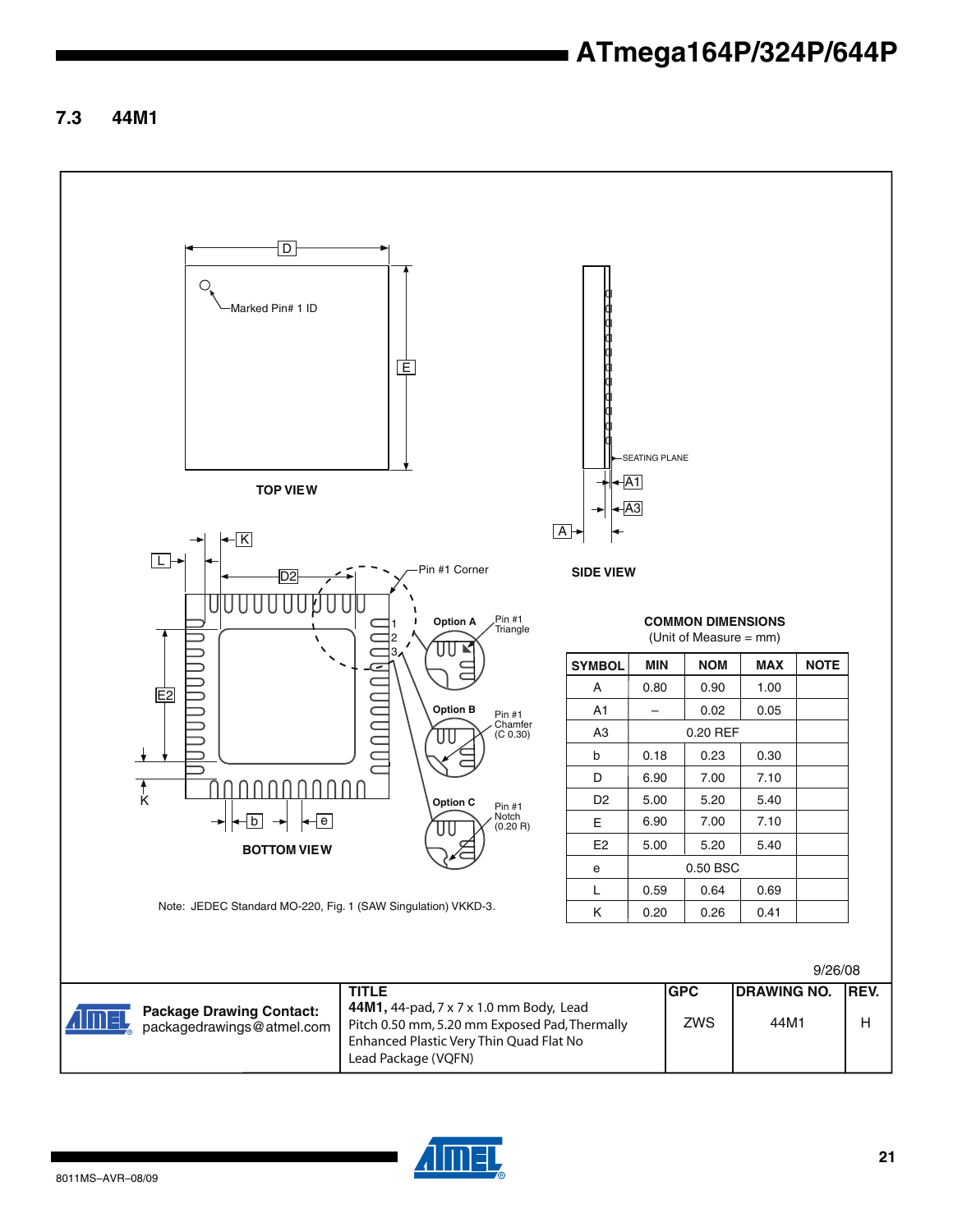

## **8. Errata**

- **8.1 ATmega164P**
- **8.1.1 Rev. A**

No known Errata.

## **8.2 ATmega324P**

**8.2.1 Rev. A**

No known Errata.

### **8.3 ATmega644P**

**8.3.1 Rev. A**

Not sampled.

**8.3.2 Rev. B**

No known Errata.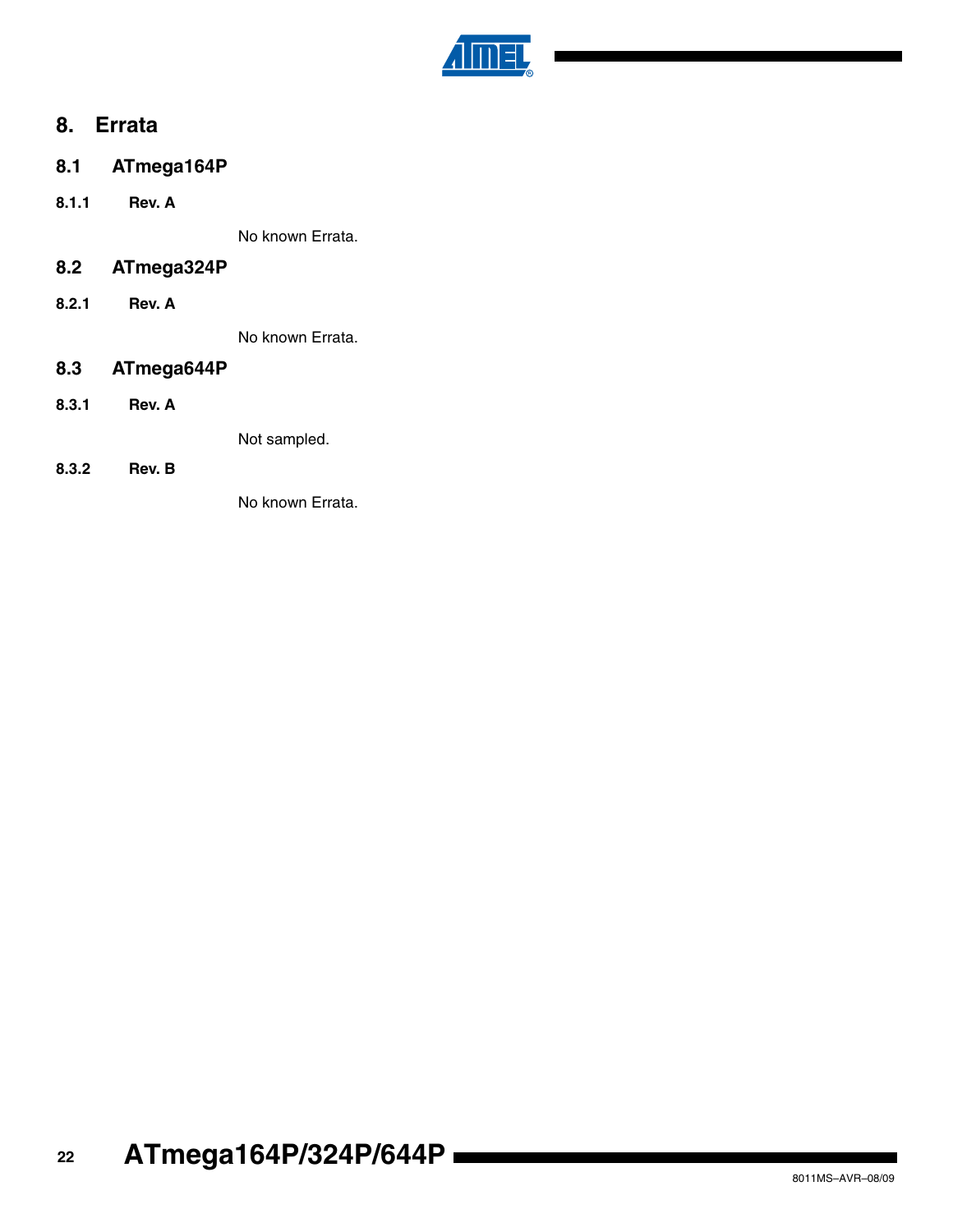## **9. Datasheet Revision History**

Please note that the referring page numbers in this section are referred to this document. The referring revision in this section are referring to the document revision.

## **9.1 Rev. 8011M- 08/09**

- 1. Updated "Features" on page 1.
- 2. Removed VFBGA pinout from "Pin Configurations" on page 2.
- 3. Updated "System Control and Reset" on page 50.
- 4. Updated Input Hysteresis Unit (V) in the "Typical Characteristics".
- 5. Updated "Ordering Information" on page 420. Removed 44MC and 49C2 packages.
- 6. Updated "Packaging Information" on page 423.

## **9.2 Rev. 8011L- 02/09**

- 1. Updated "Features" on page 1 by inserting a table note 1.
- 2. Merged Sections 3.1, 3.2 and 3.3 in one section "About" on page 9.
- 3. Updated the front page by removing "Preliminary".
- 4. Updated the "DC Characteristics" on page 326 by removing  $V_{11,3}/V_{1H3}$  and  $V_{01,3}/V_{0H3}$  and the table note 5.
- 5. Updated the table note1 of the Table 25-6 on page 332.
- 6. Updated "Typical Characteristics" on page 339.
- 6. Updated "Typical Characteristics" on page 339

## **9.3 Rev. 8011K- 09/08**

- 1. Updated "Features" on page 1, "Pin Configurations" on page 2 and "Ordering Information" on page 15 according to the updated 44M1 package drawing.
- 2. Updated  $V_{OL}$  in the table of "DC Characteristics" on page 326.
- 3. Updated  $t_{RST}$  and  $t_{BOD}$  unites in the table of "System and Reset Characteristics" on page 332.
- 4. Updated typical values for ATmega324P and ATmega644P in the tables of "DC Characteristics" on page 326.
- 5. Replaced the package drawing "44M1" on page 426 by a rev H update.
- 2. Added 49-ball VFBGA pinout for ATmega164P/324P in "Pinout VFBGA" on page 4.
- 6. Added 49-ball VFBGA (49C2) to ["Packaging Information" on page 19.](#page-18-0)

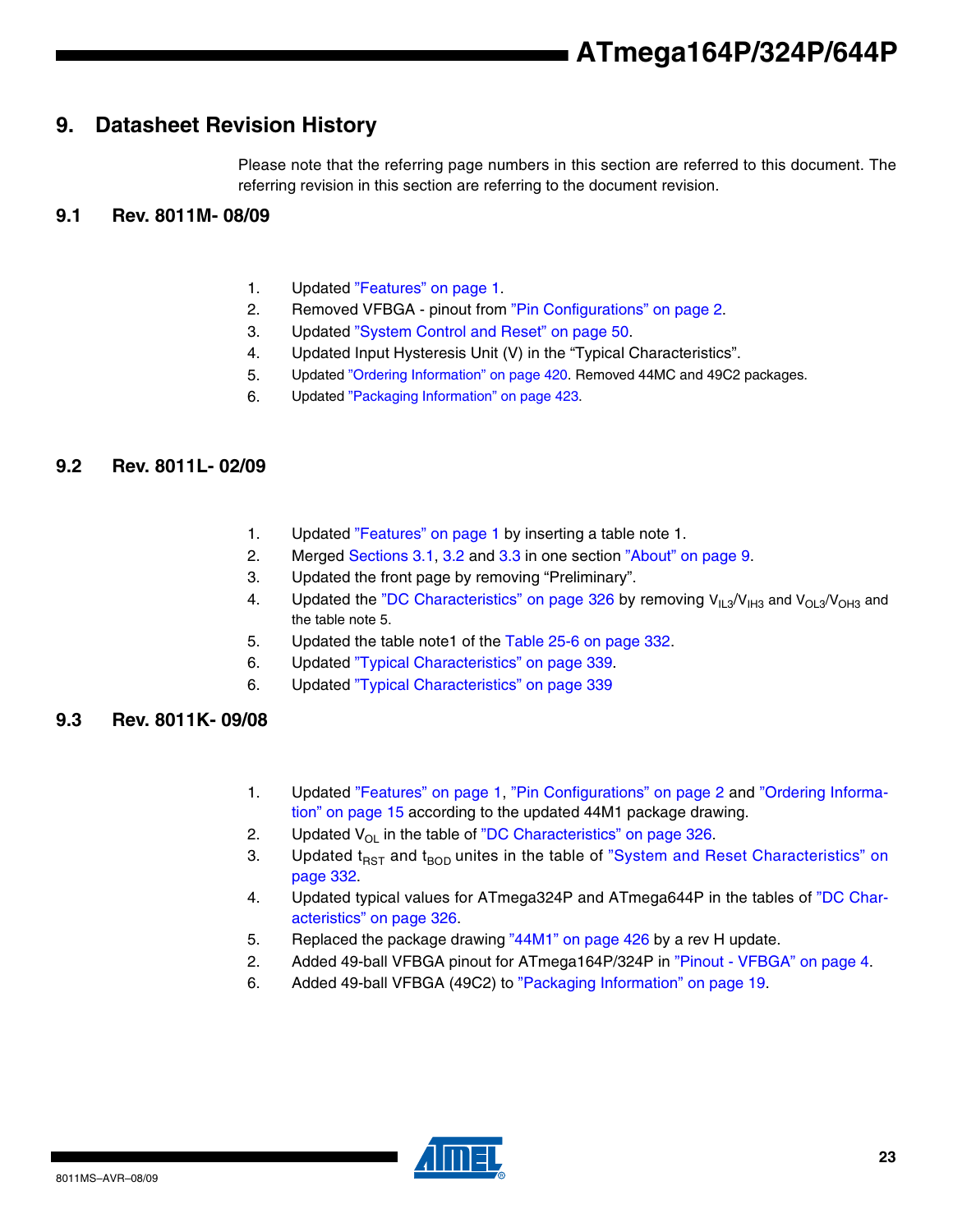

## **9.4 Rev. 8011J- 09/08**

- 1. Updated ATmega644P "Errata" on page 428.
- 2. Added 49-ball VFBGA pinout for ATmega164P/324P in "Pinout VFBGA" on page 4.
- 6. Added 49-ball VFBGA (49C2) to "Packaging Information" on page 425.

### **9.5 Rev. 8011I- 05/08**

- 1. Updated description in "AVCC" on page 7.
- 2. Updated "Stack Pointer" on page 14.
- 3. Updated Data Memory Map addresses, Figure 7-2 on page 21.
- 4. Updated description of use of external capacitors in "Low Frequency Crystal Oscillator" on page 35.
- 5. Updated typo in"Alternate Functions of Port C" on page 86.
- 6. Updated bit description in "TWSR TWI Status Register" on page 235.
- 7. Updated typo in "Programming via the JTAG Interface" on page 313.
- 8. Updated conditions for  $V_{\text{OL}}$  in the table of "DC Characteristics" on page 326.
- 9. Updated "External Clock Drive" on page 331.
- 10. Updated conditions for  $V_{INT2}$  in Table 27-11 (Single Ended channels) in "ADC Characteristics" on page 336.
- 11. Updated Minimum Reference Voltage in Table 27-12 (Differential channels) in "ADC Characteristics" on page 336.
- 12. Updated bit bit field typos in "Register Summary" on page 414.
- 2. Added 49-ball VFBGA pinout for ATmega164P/324P in "Pinout VFBGA" on page 4.
- 6. Added 49-ball VFBGA (49C2) to "Packaging Information" on page 425.

### **9.6 Rev. 8011H- 04/08**

- 1. Added 44-pad DRQFN pinout for ATmega164P in "Pinout DRQFN" on page 3.
- 2. Added 49-ball VFBGA pinout for ATmega164P/324P in "Pinout VFBGA" on page 4.
- 2. Added note to "Address Match Unit" on page 215.
- 3. Updated ATmega164P "Ordering Information" on page 421.
- 4. Added 44-lead QFN (44MC) to "Packaging Information" on page 424.
- 6. Added 49-ball VFBGA (49C2) to "Packaging Information" on page 425.

### **9.7 Rev. 8011G- 08/07**

- 1. Updated "Features" on page 1
- 2. Added "Data Retention" on page 9.
- 3. Updated "SPH and SPL Stack Pointer High and Stack pointer Low" on page 15.
- 4. LCD reference removed from table note in "Sleep Modes" on page 43.
- 5. Updated code example in "Bit 0 IVCE: Interrupt Vector Change Enable" on page 66.
- **24 ATmega164P/324P/644P**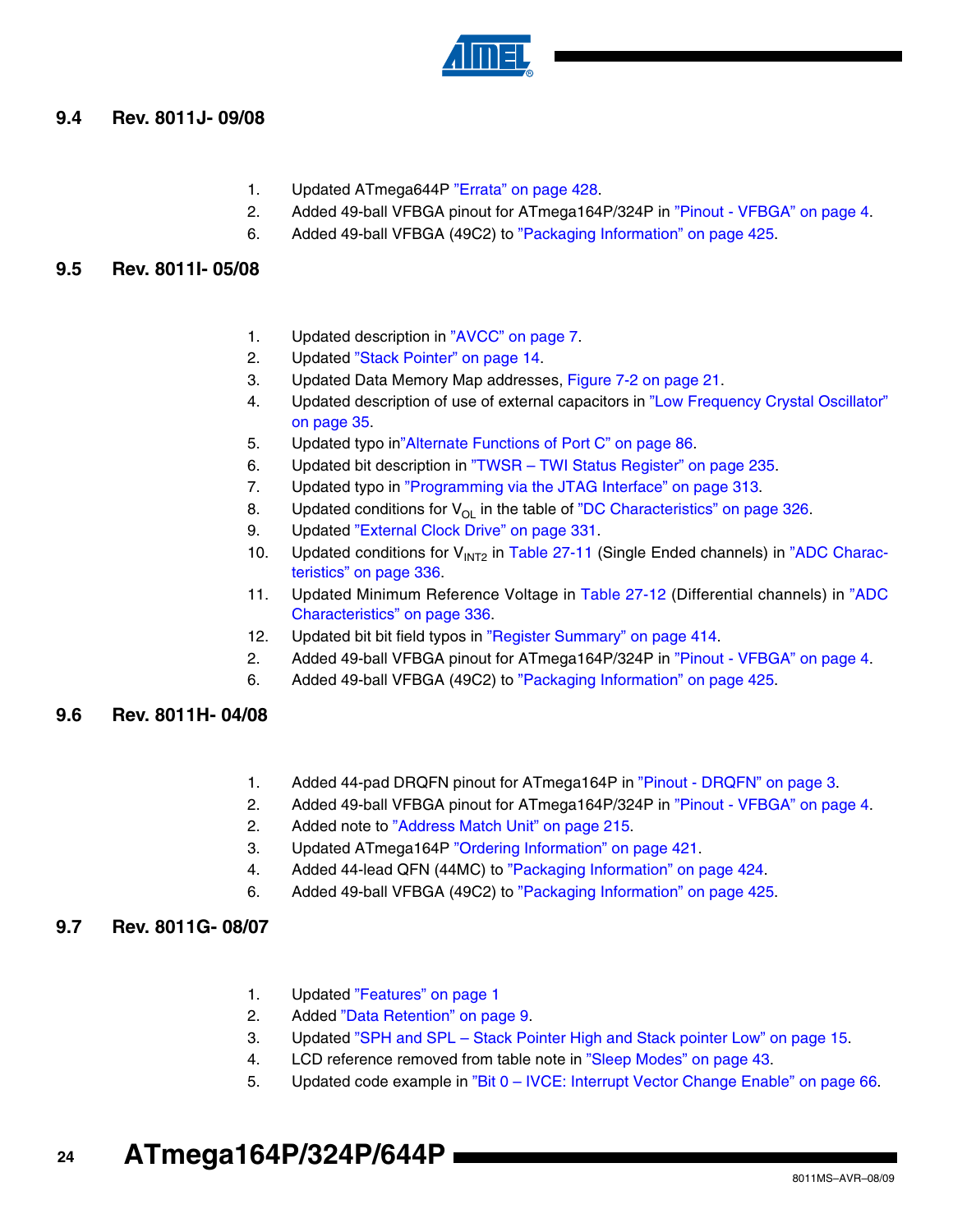- 6. Removed reference to External Memory Interface in "Alternate Functions of Port A" on page 81.
- 7. Updated "Data Reception The USART Receiver" on page 181.
- 8. Updated "ADCSRB ADC Control and Status Register B" on page 239.
- 9. Updated overview in "ADC Analog-to-digital Converter" on page 241.
- 10. Added "ATmega644P Typical Characteristic" on page 389.
- 11. Updated Figure 28-31 on page 355, Figure 28-32 on page 356,Figure 28-33 on page 356
- 12. Updated notes in Table 8-3 on page 33.Table 8-8 on page 36, Table 8-9 on page 37, and Table 8-11 on page 38.
- 13. Updated Table 13-7 on page 85, Table 13-8 on page 85, Table 13-10 on page 87, Table 13-11 on page 88, Table 13-14 on page 91, Table 27-1 on page 328,Table 27-2 on page 328,Table 27-5 on page 331, Table 27-9 on page 333, and Table 27-12 on page 337
- 14. Updated "ATmega324P DC Characteristics" on page 328 and "ATmega644P DC Characteristics" on page 329.
- 15. Updated Table 27-7 on page 332 and Table 8-13 on page 38.

### **9.8 Rev. 8011F- 04/07**

1. Updated "Watchdog Timer Configuration" on page 60.

#### **9.9 Rev. 8011E - 04/07**

- 1. Updated "GTCCR General Timer/Counter Control Register" on page 160.
- 2. Updated "EECR The EEPROM Control Register" on page 24.

### **9.10 Rev. 8011D - 02/07**

- 1. Updated "Pinout ATmega164P/324P/644P" on page 2.
- 2. Updated "Power-down Mode" on page 45.
- 3. Updated note in Table 12-1 on page 69.
- 4. Updated Table 24-1 on page 273.
- 5. Updated "Boot Size Configuration<sup>(1)</sup>" on page 290.
- 6. Updated  $V_{\text{OL}}$  limits in "DC Characteristics" on page 326.
- 7. Updated note 3 and 4 in "DC Characteristics" on page 326.
- 8. Added note to "ATmega164P DC Characteristics" on page 328.
- 9. Added note to "ATmega324P DC Characteristics" on page 328.
- 10. Updated Figure 28-13 on page 346 and Figure 28-60 on page 371.

### **9.11 Rev. 8011C - 10/06**

1. Updated "DC Characteristics" on page 326.

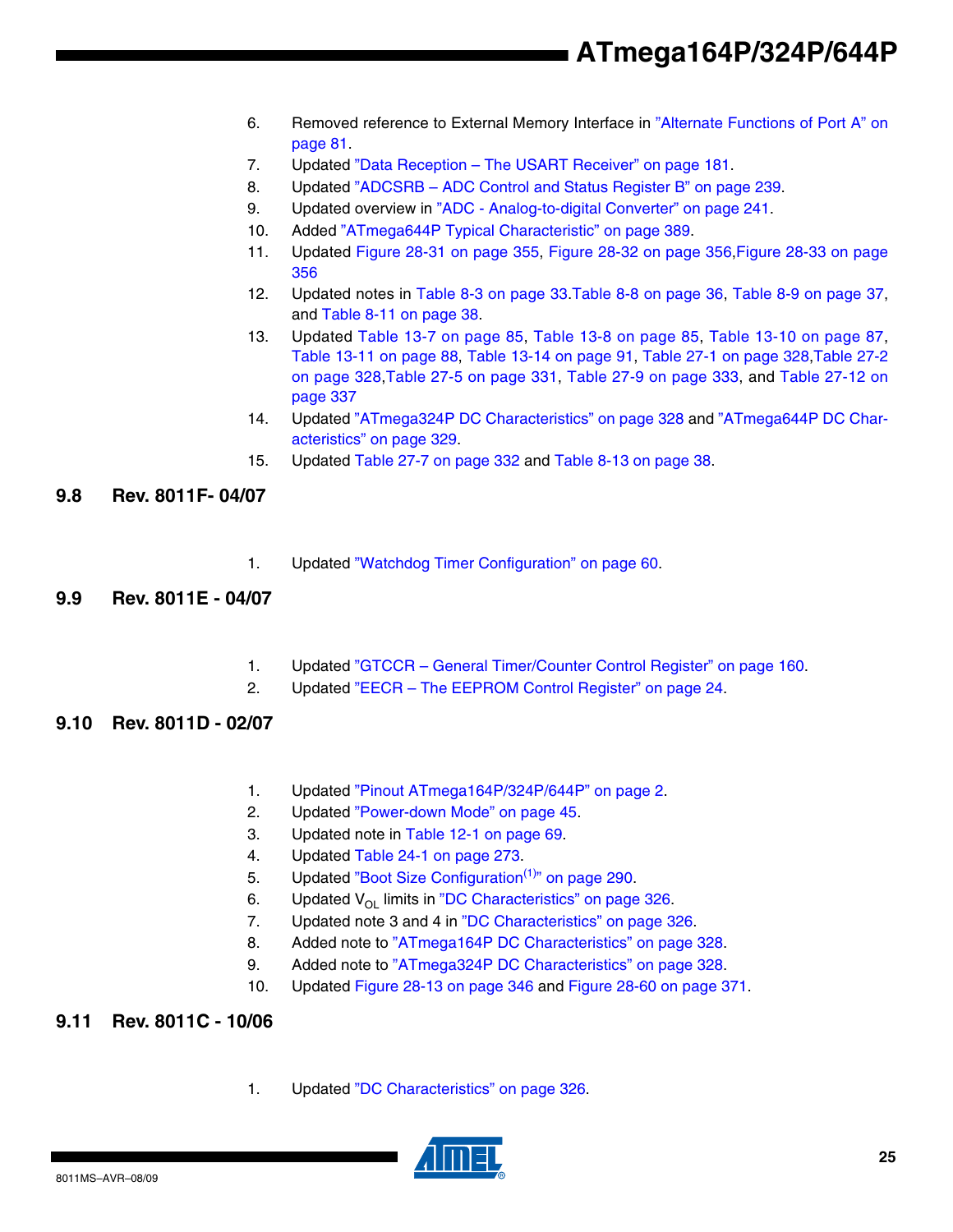## **9.12 Rev. 8011B - 09/06**

1. Updated "DC Characteristics" on page 326.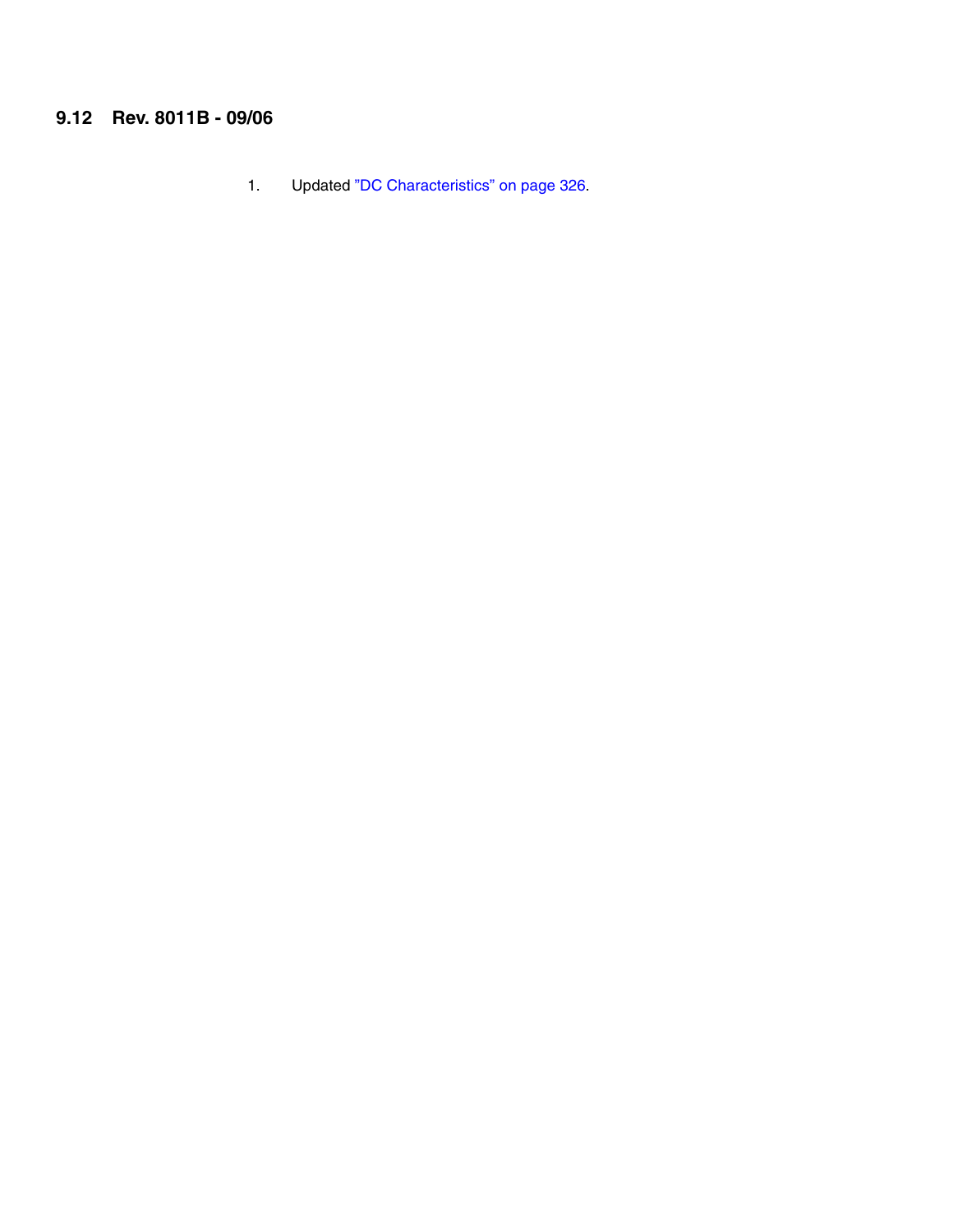## **9.13 Rev. 8011A - 08/06**

1. Initial revision.



 $\blacksquare$